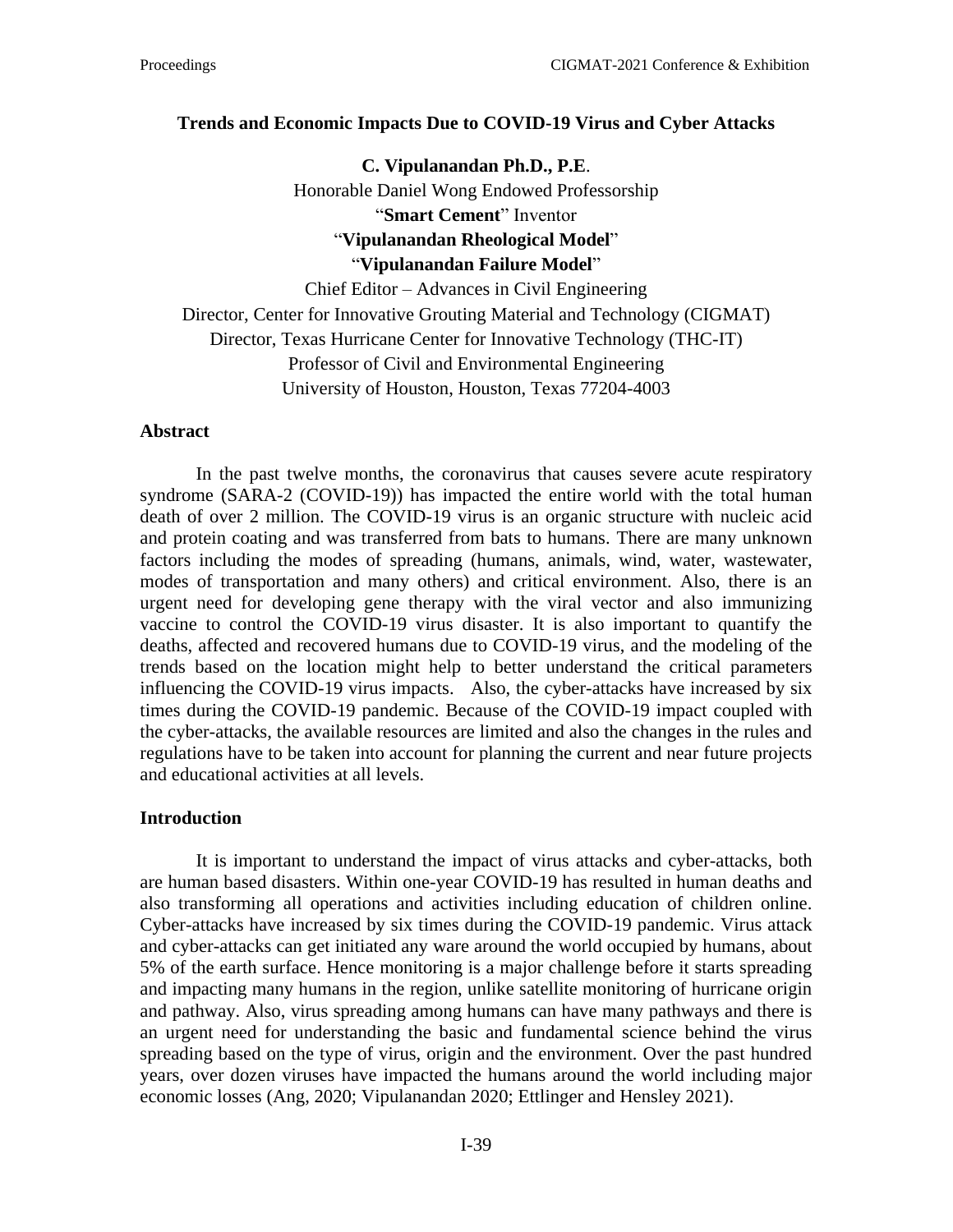#### **(a) Virus**

Viruses are found wherever there is life and have probably existed since living cells first evolved on earth. Scientific studies have evolved over the past 150 years focused on the composition (neulic acid (DNA, RNA) with protein coat), structure, size compared to bacteria. By the end of the 19th century, viruses were defined in terms of [infectivity](https://en.wikipedia.org/wiki/Infectivity) (ability to produce infection), ability to pass filters, and requirement for living hosts. Also pig corneal tissue and hen kidney were used in vaccine production. Another breakthrough came in 1931, when the pathologist [Ernest William](https://en.wikipedia.org/wiki/Ernest_William_Goodpasture) Goodpasture and [Alice](https://en.wikipedia.org/wiki/Alice_Miles_Woodruff)  [Miles Woodruff](https://en.wikipedia.org/wiki/Alice_Miles_Woodruff) grew **influenza** and several other viruses in **fertilized chicken eggs**. In 1949, [John Franklin Enders,](https://en.wikipedia.org/wiki/John_Franklin_Enders) [Thomas Weller,](https://en.wikipedia.org/wiki/Thomas_Huckle_Weller) and [Frederick Robbins](https://en.wikipedia.org/wiki/Frederick_Robbins) grew **polio virus** in cultured human embryo cells, the first virus to be grown without using solid animal tissue or eggs. This work enabled [Jonas Salk](https://en.wikipedia.org/wiki/Jonas_Salk) to make an effective **[polio vaccine](https://en.wikipedia.org/wiki/Polio_vaccine)**. The second half of the 20th century was the golden age of virus discovery and most of the over 2,000 recognized species of animal, plant, and bacterial viruses were discovered during these years.

Opinions differ on whether viruses are a form of life, or **organic structures** that interact with living organisms. A complete virus particle, known as a virion, consists of nucleic acid surrounded by a protective coat of protein called a [capsid.](https://en.wikipedia.org/wiki/Capsid) Although they have genes, they do not have a cellular structure, which is often seen as the basic unit of life. Viruses do not have their own [metabolism,](https://en.wikipedia.org/wiki/Metabolism) and require a host cell to make new products. Viruses display a wide diversity of shapes and sizes, called ['morphologies'](https://en.wikipedia.org/wiki/Morphology_(biology)). In general, viruses are **much smaller than bacteria**. Most viruses that have been studied have a diameter between 20 and 300 [nanometres.](https://en.wikipedia.org/wiki/Nanometres)

Virus is transferred as a result of human interaction with living cells including animals, birds, plants and bacteria where the virus is very active and represented as follows:

Living Cells (Animal/bird/plants/bacteria) + human  $\longrightarrow$  Virus Transferred

Various types of viruses have impacted the world over the past century.

#### **Lessons Learned**

**There have been12 worst virus killers in the past century**, based on the likelihood that a person will die if infected with one of them, the total number of people they have killed and also the rate of deaths. Also there is concern that the virus attacks represent a growing threat to humans.

#### **Smallpox (Animal Unknown)**

**It is caused by variola virus (VARV) and was on earth 1000 BC. In 1980, the World Health Assembly declared the world free of [smallpox](https://www.livescience.com/7509-smallpox-changed-world.html)**. But before that, humans battled smallpox for years, and the disease killed about 1 in 3 of those it infected. **It left survivors with deep, permanent scars and, often, blindness**. Mortality rates were far higher in populations outside of Europe, where people had little contact with the virus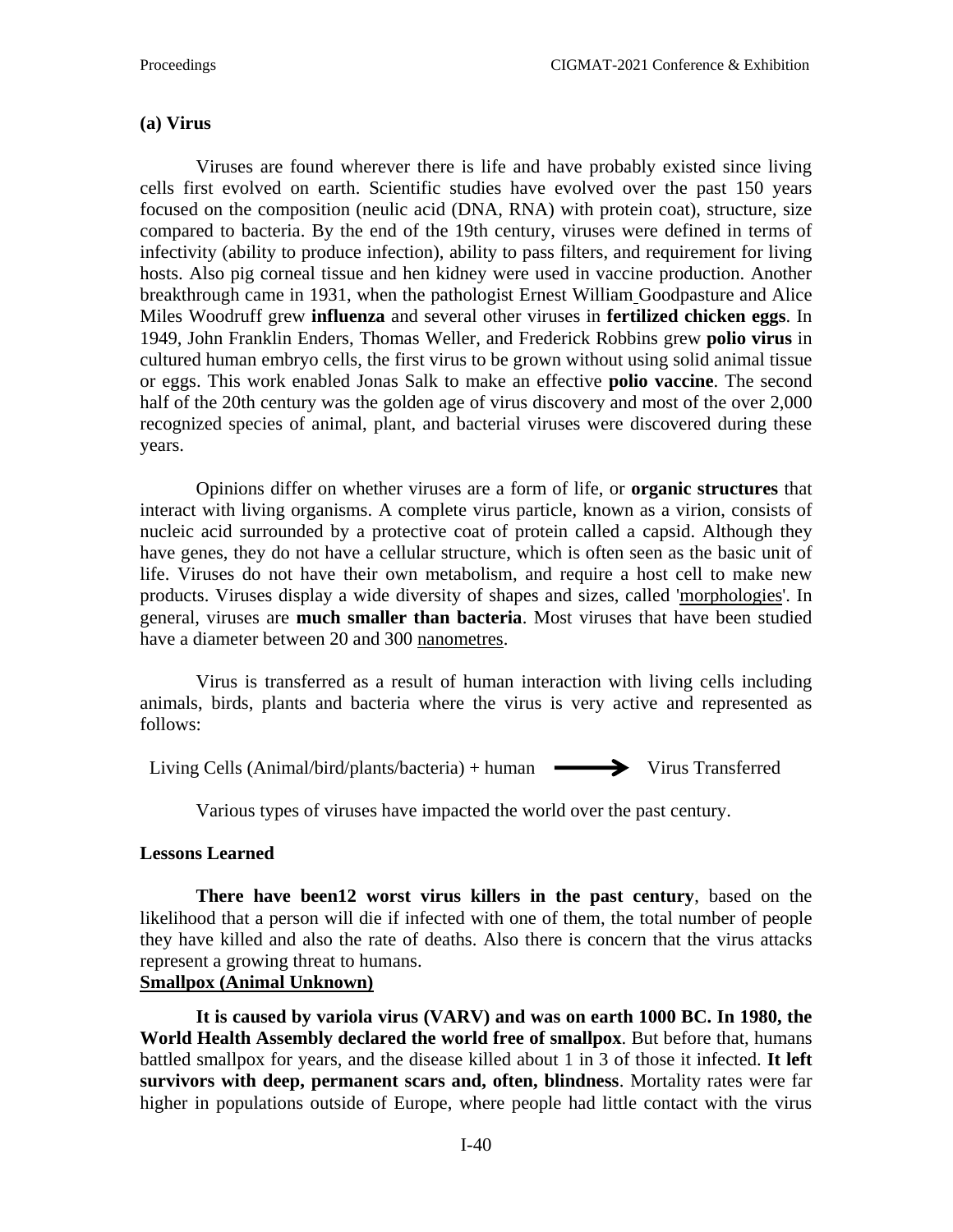before visitors brought it to their regions. In the 20th century alone, **smallpox killed 300 million** people. It was something that had a huge burden on earth, not just death but also blindness, and that's what spurred the campaign to eradicate from the Earth.

## **Influenza (Birds, Ducks, Chickens)**

**During a typical flu season**, up to **500,000** people [worldwide](https://www.livescience.com/16071-flu-deaths-children.html) will die from the [illness,](https://www.livescience.com/16071-flu-deaths-children.html) according to WHO. But occasionally, when a new flu strain emerges, a pandemic result with a faster spread of disease and, often, higher mortality rates. The most deadly flu pandemic Influenza, sometimes called the Spanish flu, began in 1918 and sickened up to 40% of the world's population**, killing an estimated 50 million people**.

## **Rabies (Cats, Cattle, Dogs, Bats based)**

**Rabies** is caused by lyssaviruses, including the **rabies** virus and Australian bat lyssavirus. **Although rabies vaccines** for pets**, which were introduced in the 1920s**, have helped make the disease exceedingly rare in the developed world, this condition remains a serious problem in Asia and parts of Africa. **It destroys the brain**, it's a really, really bad disease. We have a vaccine against rabies, and we have antibodies that work against rabies, so if someone gets bitten by a rabid [animal](https://www.livescience.com/38922-rabies-death-public-health.html) the person can be treated.

## **Dengue (Mosquitoes)**

Dengue virus first appeared in the 1950s in the Philippines and Thailand and has since spread throughout the tropical and subtropical regions of the globe. Up to 40% of the world's population now lives in areas where dengue is [endemic,](https://www.livescience.com/41213-dengue-fever-outbreak-key-west-tucson.html) and the disease with the mosquitoes that carry it  $-$  is likely to spread farther as the world warms. **Dengue sickens 50 to 100 million people a year, according to WHO**. Although the mortality rate for dengue fever is lower than some other viruses, at 2.5%, the virus can cause an Ebola-like disease called dengue hemorrhagic fever, and that condition has a mortality rate of 20% if left untreated. **A vaccine for Dengue was approved in 2019 by the U.S. Food and Drug Administration** for use in children 9-16 years old living in an areas where dengue is common and with a confirmed history of virus infection, according to the **[CDC.](https://www.cdc.gov/dengue/prevention/dengue-vaccine.html)** In some countries, an approved vaccine is available for those 9-45 years old, but again, recipients must have contracted a confirmed case of dengue in the past. Those who have not caught the virus before could be put at risk of developing severe dengue if given the vaccine.

## **Marburg virus (Monkey based)**

Scientists identified [Marburg](http://www.cdc.gov/vhf/marburg) virus in 1967, when small outbreaks occurred among laboratory workers in Germany who were **exposed to infected monkeys imported from Uganda**. Marburg virus is similar to Ebola in that both can cause hemorrhagic fever, meaning that **infected people develop high fevers and bleeding throughout the body** that can lead to shock, organ failure and death. **The mortality rate in the first outbreak was 25%, but it was more than 80% in the 1998-2000 outbreak**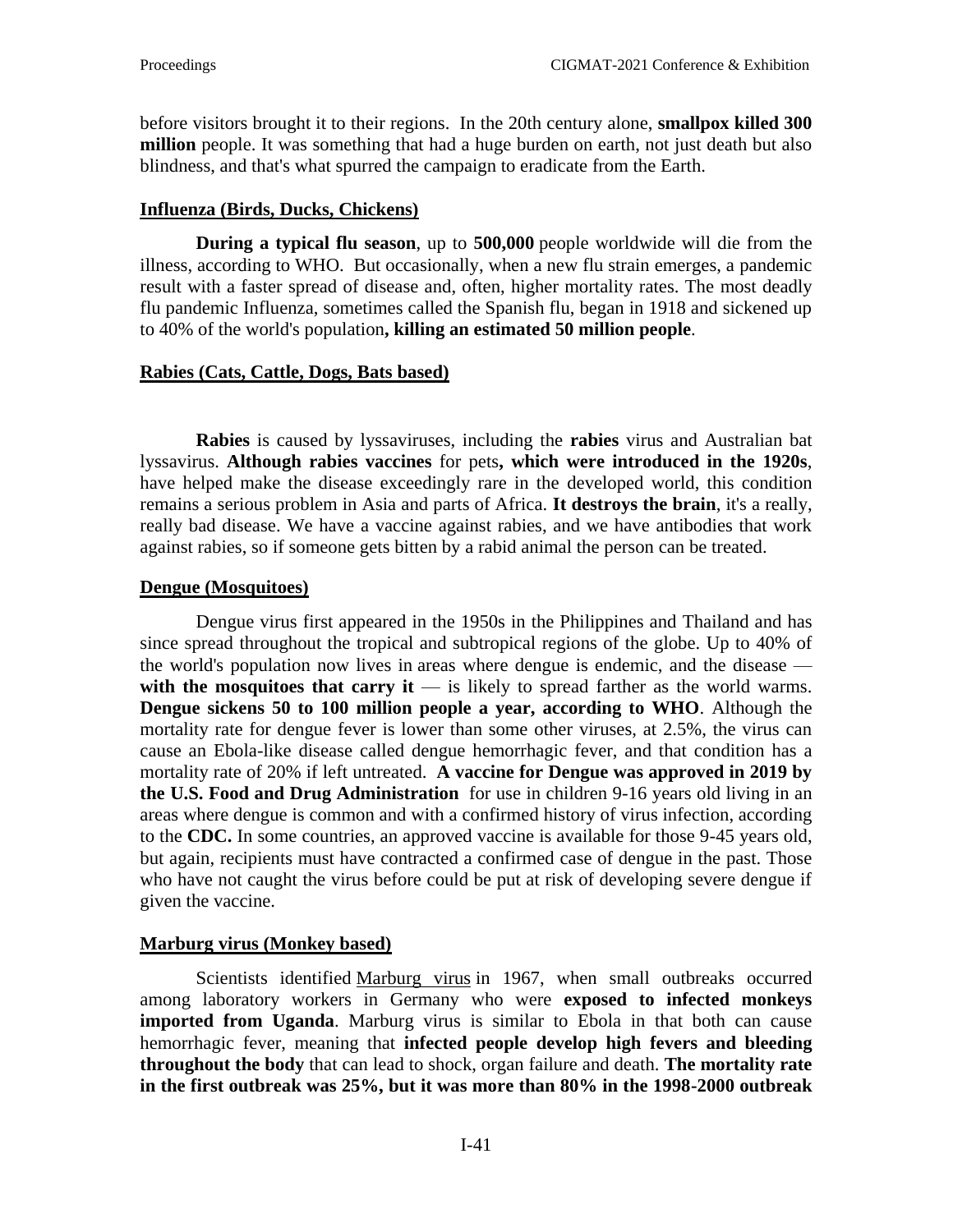**in the Democratic Republic of Congo, as well as in the 2005 outbreak in Angola**, according to the World Health Organization (WHO).

### **Ebola virus (Bats, Chimpanzees, Apes, Monkeys based)**

The **first known Ebola outbreaks in humans struck** simultaneously in the Republic of the **Sudan** and the Democratic **Republic of Congo** in 1976. **Ebola is spread through contact with blood or other body fluids, or tissue from infected people or animals**. The known strains vary dramatically in their deadliness. One strain, **Ebola Reston**, doesn't even make people sick. But for the **Bundibugyo strain**, the fatality rate was up to 50%, and it was up to 71% for the Sudan strain, according to WHO. The outbreak underway **in West Africa began in early 2014** and was the largest and most complex outbreak of the disease to date, according to WHO.

### **Human Immunodeficiency Virus** *-* **HIV (Chimpanzee, Monkey based**)

In the modern world, the deadliest virus of all may be HIV. It is still the one that is the biggest killer. **An estimated 32 million people have died from HIV** since the disease was **first recognized in the early 1980s**. The infectious disease that takes the biggest toll on mankind right now is HIV. **Powerful antiviral drugs have made it possible for people to live for [years](https://www.livescience.com/34699-hiv-aids-symptoms-treament-prevention.html) with HIV**. But the disease **continues to devastate many low- and middle-income countries**, where 95% of new HIV infections occur.

### **Hantavirus (Mice)**

**Hantavirus pulmonary syndrome** (HPS) **first gained wide attention in the U.S. in 1993,** when a healthy, young man died within days of developing shortness of breath. A few months later, health authorities isolated Hantavirus from a deer mouse living in the home of one of the infected people. More than 600 people in the U.S. have now contracted HPS, and 36% have died from the disease, according to the Centers for Disease Control and Prevention. The virus is not transmitted from one person to another, but the humans contract the disease **from exposure to the [droppings](https://www.livescience.com/36640-hantavirus-yosemite-park-third-death.html) of infected mice.**  Previously, a different Hantavirus caused an outbreak in the early 1950s, during the Korean War. More than 3,000 troops became infected, and about 12% of them died.

### **Rotavirus (Chicken, Pigs, Cattle)**

Although children in the developed world rarely die from rotavirus [infection,](https://www.livescience.com/19699-blood-type-rotavirus-infection-stomach-bug.html) the disease is a killer in the developing world, where rehydration treatments are not widely available. The WHO estimates that worldwide, **453,000 children younger than age 5 died** from rotavirus infection in 2008. But countries that have introduced the vaccine have reported sharp declines in rotavirus hospitalizations and deaths.

### **SARS-CoV (Bats)**

The virus that causes severe acute respiratory syndrome, or SARS, first appeared in 2002 in the Guangdong province of southern China, according to the [WHO.](http://who.int/ith/diseases/sars/en/) **The virus likely emerged in bats,** initially, **then hopped into nocturnal mammals called civets before finally infecting humans**. After triggering an outbreak in China, SARS spread to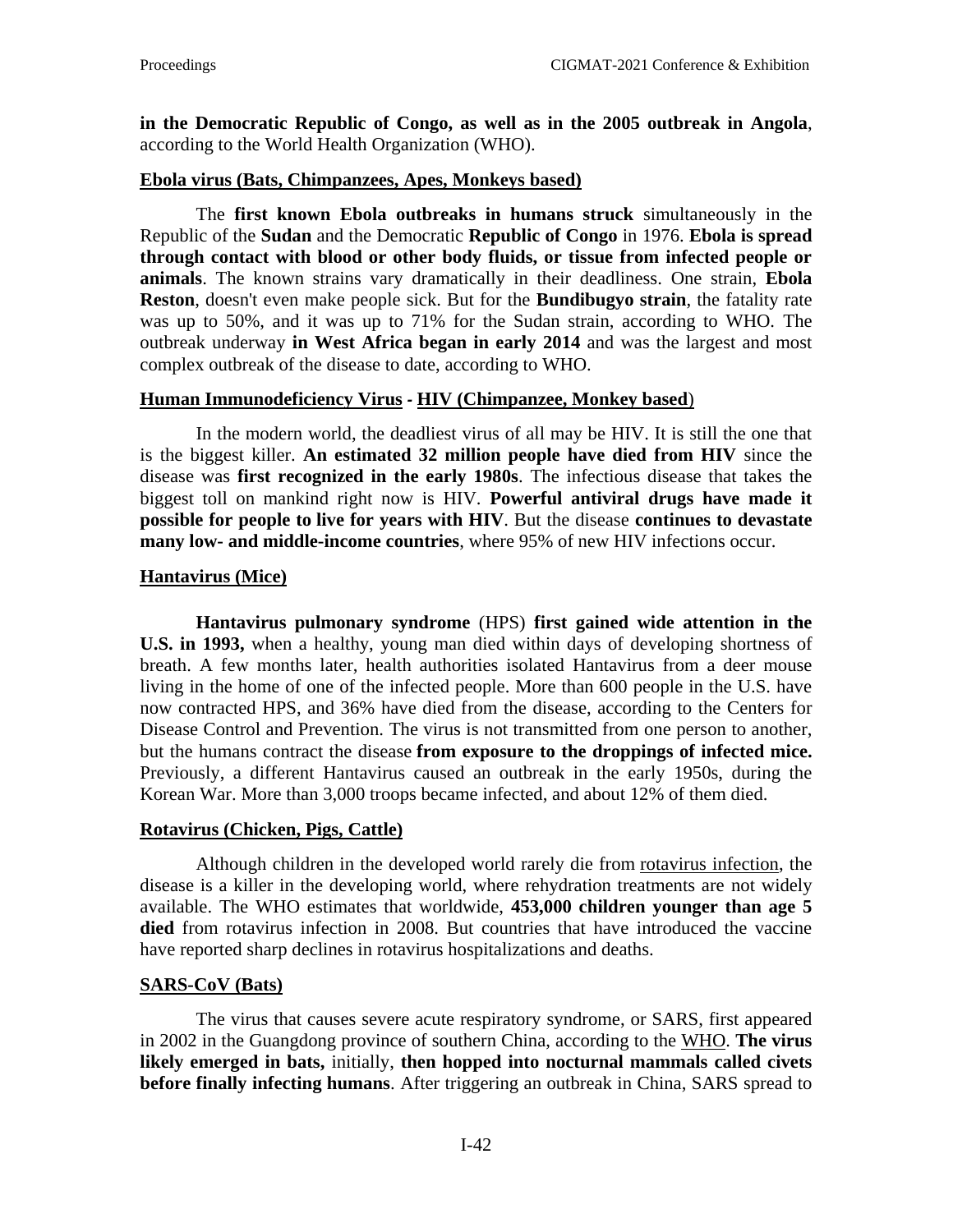26 countries around the world, infecting more than 8000 people and killing more than 770 over the course of two years.

The disease causes fever, chills and body aches, and often progresses to pneumonia, a severe condition in which the lungs become inflamed and fill with pus. SARS has an estimated mortality rate of 9.6%, and as of yet, **has no approved treatment or vaccine.** However, no new cases of SARS have been reported since the early 2000s, according to the [CDC](https://www.cdc.gov/sars/about/faq.html) (Centers for Disease Control and Prevention).

#### **MERS-CoV (Bats,Camels)**

The virus that causes **Middle East respiratory syndrome**, or MERS, sparked an outbreak in **Saudi Arabia in 2012 and another in South Korea in 2015**. **The MERS virus belongs to the same family of viruses as SARS-CoV and likely originated in bats**, as well. The disease infected camels before passing into humans and triggers fever, coughing and shortness of breath in infected people.

MERS often progresses to severe pneumonia and has an estimated mortality rate between 30% and 40%, making it the most lethal of the known coronaviruses that jumped from animals to people. As with SARS-CoV and SARS-CoV-2, **MERS has no approved treatments or vaccine**.

#### **SARS-CoV-2 (COVID-19) (Bats)**

**[SARS-CoV-2](https://www.livescience.com/topics/live/coronavirus-live-updates)** belongs to the same large family of viruses as SARS-CoV, known as **[coronaviruses](https://www.livescience.com/what-are-coronaviruses.html)**, and was first identified in **December 2019 in the Chinese city of Wuhan (Figure 1)**. The virus likely **originated in bats**, like SARS-CoV, and passed through an intermediate animal before infecting people.

Since its appearance, the virus has infected tens of thousands of people in China and millions of others around the world. The ongoing outbreak prompted an extensive quarantine of Wuhan and nearby cities, restrictions on travel to and from affected countries and a worldwide effort to develop diagnostics, treatments and vaccines.

The **disease caused by SARS-CoV-2, called COVID-19**, has an estimated mortality rate of about 2.3%. **People who are older or have underlying health conditions** seem to be most at risk of having severe disease or complications. **Common symptoms include fever, dry cough and shortness of breath, and the disease can progress to pneumonia in severe cases**.



 **Figure 1 Image of COVID-19 Virus**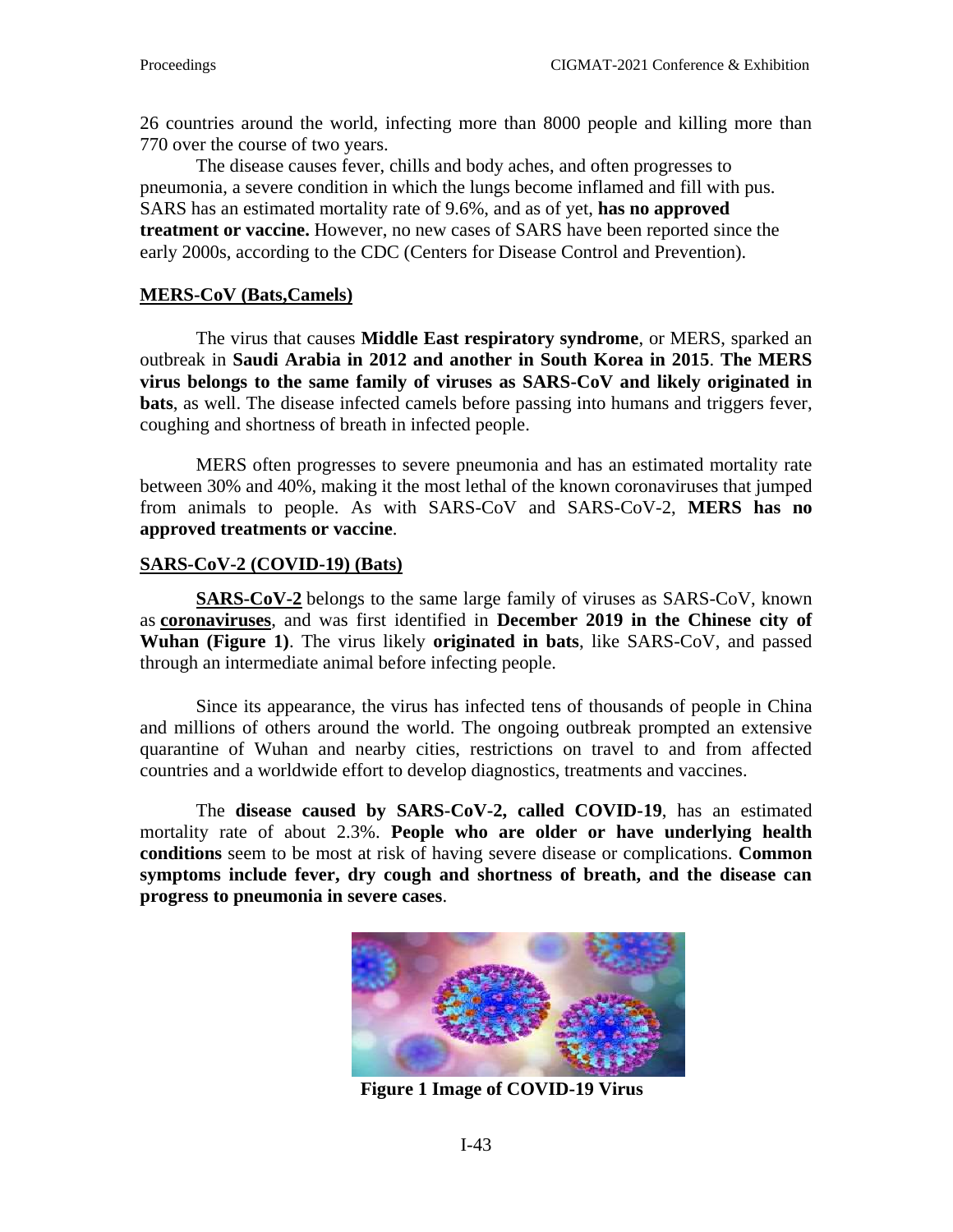The COVID-19 virus has really impacted the entire world in a very short time period. It has impacted all activities including education, business, construction and manufacturing. The oil price dropped to its minimum value of -\$40 dollars a barrel on April 20, 2020 in the history of oil market. Hence there is an urgent need to understand the problem to make safe decisions to minimize losses.

### **Transfer Media**

It started in China and then spread around the world in stages going across Indian Ocean and Atlantic Ocean from continent to continent. Initially it impacted many countries above the equator but now many countries below the equator are impacted. It is important to understand the modes of transfer of COVID-19 around the world in a very short time period. This will definitely help minimize the human deaths and infected cases. It is also important look at the ground conditions, environments, human activities and also international travel. In the U.S. coastal states have been impacted the most.

### **Virus therapy**

There are two types of therapies characterized as gene therapy and cell therapy. Over the decades gene therapy has been developed for controlling various types of virus attacks. In addition to developing the gene therapy, it is also important to develop the viral vector to deliver the medication to the right location in the body. Also, artificial virus are used as part of the viral vector.

### **(b). Cyber-attacks**

**Cyber-attack is a human based disaster.** With the advancement of technologies almost all operations are controlled using computers connected to the internet. The internet platform is connected to the world and once any computer opened it is connected to the world. **Philosophically, internet is considered as the battery charger** for all the connected computers. Internet platform will provide all the requested information with minimum time delay, transfer data and also control systems including the power grids and water supplies. All **the connectivity (electrical connection with computer language)** makes the system very **vulnerable to misuse** using the computer language, **known as cyber-attacks**. Cyber-attacks can result in minor to major losses of personnel information and also security of the operating systems impacting individuals, cities, businesses and entire country. Cyber-attacks happen rapidly and by knowing the problem **pre-planning with security filtering and blocking will help**. Virus attack will start slowly but can spread rapidly. Hence it is important to **develop comprehensive disaster management and rapid recovery plans** to minimize the losses. Cyber-attack will impact human mental balance. Unlike **contaminated** sites, cyber-attacks has no **rules and regulations**. For cyber-attack pre-planning based on past experience is important **for preparedness**. The **rapid recovery (RR)** due to **cyber-attack (loosing personal information to large operating systems).**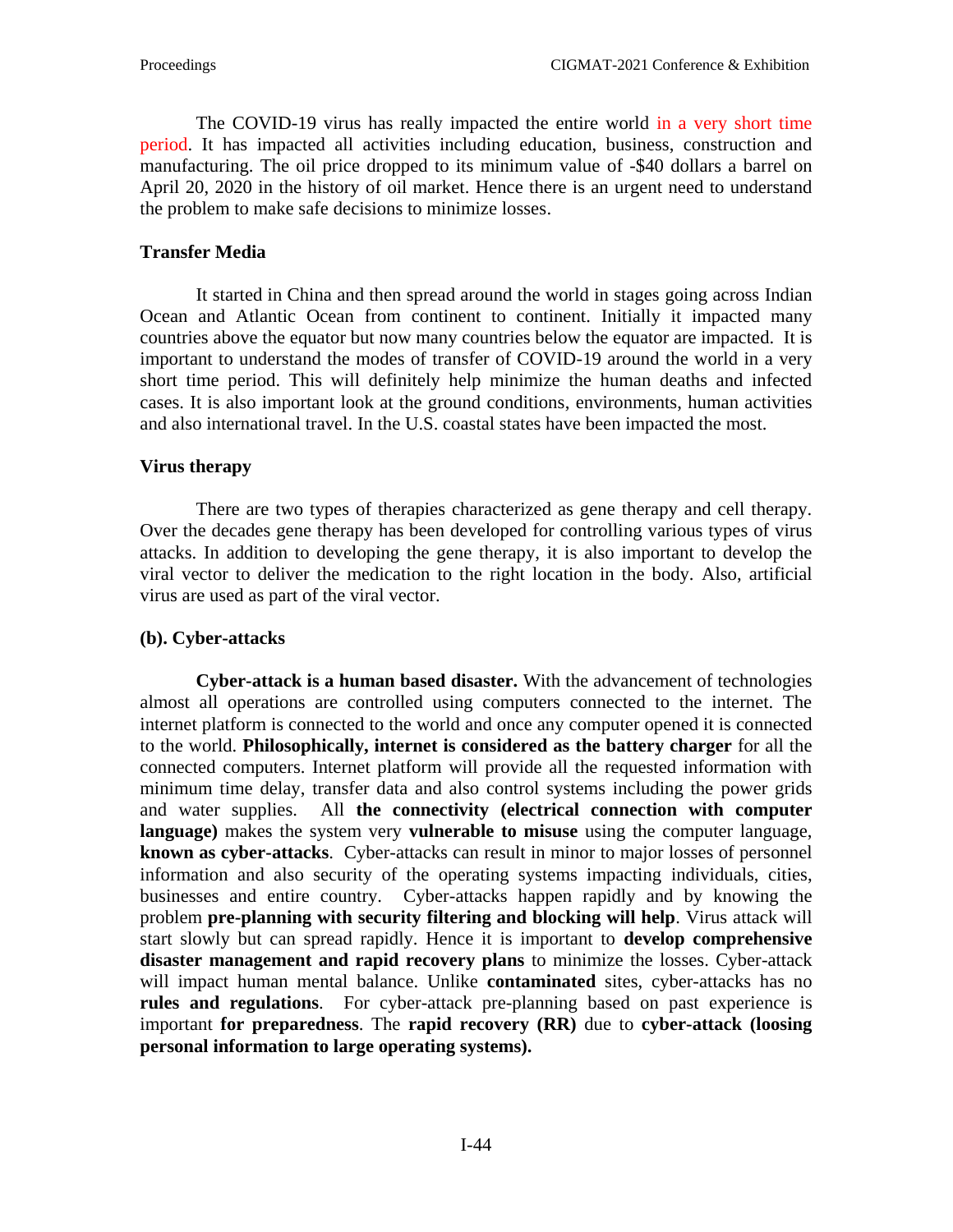A cyberattack is a malicious and deliberate attempt by an individual or organization to breach the information system of another individual or organization. Usually, the attacker seeks some type of benefit from disrupting the victim's network. It can also endanger public health, contaminate the water, devastate natural resources, and disrupt the economy. **It will also affect the animals and birds.** In an increasingly technological era, the world has become more dependent **upon computer controlled operations to maintain our high standard of living**. Also cyber-attack can impact the security, manufacturing and transportation industries and all other businesses.

### **Objectives**

 The objectives were to investigate the trends and impact of COVID-19 virus and cyber-attacks based on the available data. The specific objectives are as follows:

- (a) Identify the critical parameters to represent the COVID-19 virus impact. Also compare the confirmed cases and total deaths around the world, U.S., New York and Texas and develop models to predict the confirmed cases and the deaths.
- (b) Economic impact of COVID related to jobs and Gross Development Products (GDP).

In this study, data collected on COV1D-19 impact over the past twelve months was used. The data was collected from various data bases and it included the world, U.S.A. and different states in the U.S.A.

### **COVID-19 Virus**

### **Data Analyses**

In March of 2020, European countries such as Italy, Spain and United Kingdom, above the equator and also very high Gross Domestic Product (GDP), had the largest impact based on the deaths and total number of confirmed cases. There was very little impact on the North and South American continent. Since April 2020, United States (North) and Brazil (South) in the American Continent became the badly affected countries in the world based on the deaths and confirmed cases. In June, Russia and India became two of the leading top 5 countries based on the number of people affected by the COVID-19 virus.

It is important to quantify and interpret the trends observed around the world and the U.S.A. in one year and it is analyzed in two periods. Period-1 was done from February 2020 to July 2020 (6 months) and Period-2 was done from August 2020 to January 2021. Both the total confirmed cases and deaths continuously increased around the world. In this study, the focus was on monthly changes in the confirmed cases and total deaths.

### **World Versus U.S.A**.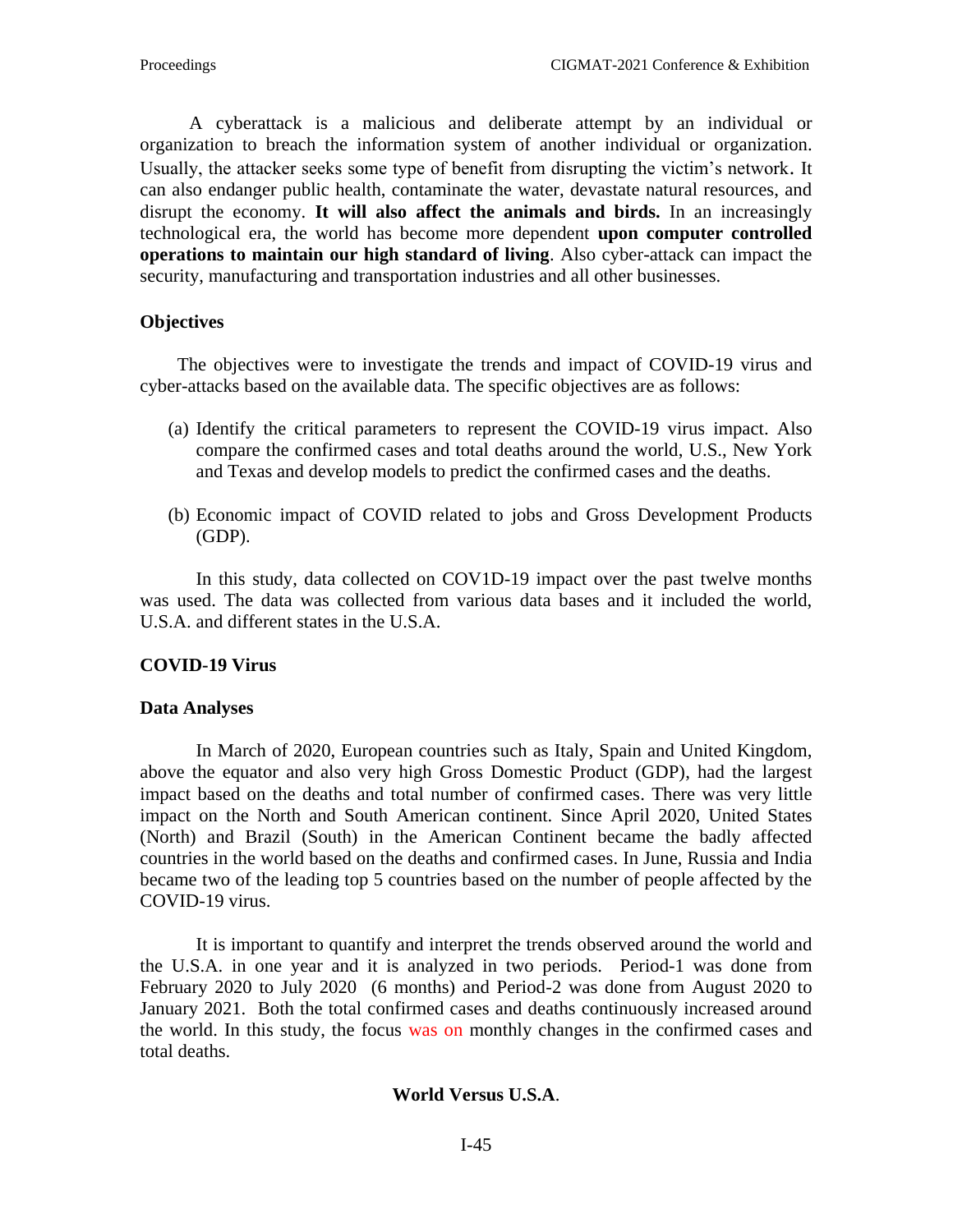### **Period-1 (February 2020 to July 2020)**

It will be of interest to compare the impact of COVID-19 impact on the world and the U.S.A. with the highest GDP of \$21.5 trillion (Year 2019). The difference in the total cases and total deaths numbers between the world and the U.S.A (equal = world-U.S.A.) will be the confirmed total cases and deaths the rest of the world.

### **World**

There are over 210 countries around the world with a total population of 7 billion. The COVID-19 has impacted the countries in many different ways based on the location, environment, economic activities (GDP) and population density. In Table 1, the confirmed cases per month and death rates per month are summarized.

**Confirmed Cases:** The confirmed cases continue increase every month and the highest increase was in July which was **6.8 M/m**.

**Death Cases:** The death rate peaked in April and was **159K/m.** The death rates have reduced in May, June and July to about **146K/m**, **122k/m** and **371K/m**. The death rate was maximum in July, more the 2.3 times the previous maximum of 159K/m. The total death was **673,233** as of July 31, 2020.

### **United States of America (USA)**

U.S.A. had its highest rate of confirmed cases and deaths in April (Tax Month in the U.S.A) (Table 1).

**Confirmed Cases:** The confirmed cases in April were **905K/m**. In the month of May, the confirmed cases decreased to **757K/m**. In the month June the confirmed cases have increased to **877K/m.** The confirmed case in July increased to **1.8M/m**. The highest confirm cases per day were on July 1, and it was 51,091.

### **Table 1. Comparing the COVID-19 Impact on the World and U.S.A. During the Period-1**

| <b>Date</b> | World            |               | <b>United States</b> |               | <b>Remarks</b>                    |
|-------------|------------------|---------------|----------------------|---------------|-----------------------------------|
|             | <b>Confirmed</b> | <b>Total</b>  | <b>Confirmed</b>     | <b>Total</b>  |                                   |
|             | <b>Cases</b>     | <b>Deaths</b> | <b>Cases</b>         | <b>Deaths</b> |                                   |
| 1/31/2020   | 8,234            |               | 0                    | $\mathbf 0$   | <b>World</b> confirmed and deaths |
| 2/15/2020   | 69,050           |               | 15                   | $\mathbf{0}$  | cases increased by 78K/m and      |
| 2/29/2020   | 86,009           | 8,000         | 68                   | $\mathbf 0$   | 8K/m. U.S. confirmed and          |
|             |                  |               |                      |               | deaths were 68/m and Zero.        |
| 3/15/2020   | 168,941          |               | 3,613                | 69            | <b>World</b> confirmed cases and  |
| 3/31/2020   | 871,976          | 74,565        | 189,967              | 5,151         | deaths increased by 786K/m        |
|             |                  |               |                      | $(6.9\%)*$    | and 68.5K/m. U.S. confirmed       |
|             |                  |               |                      |               | and deaths were over 190          |
|             |                  |               |                      |               | $K/m$ and $5K/m$ .                |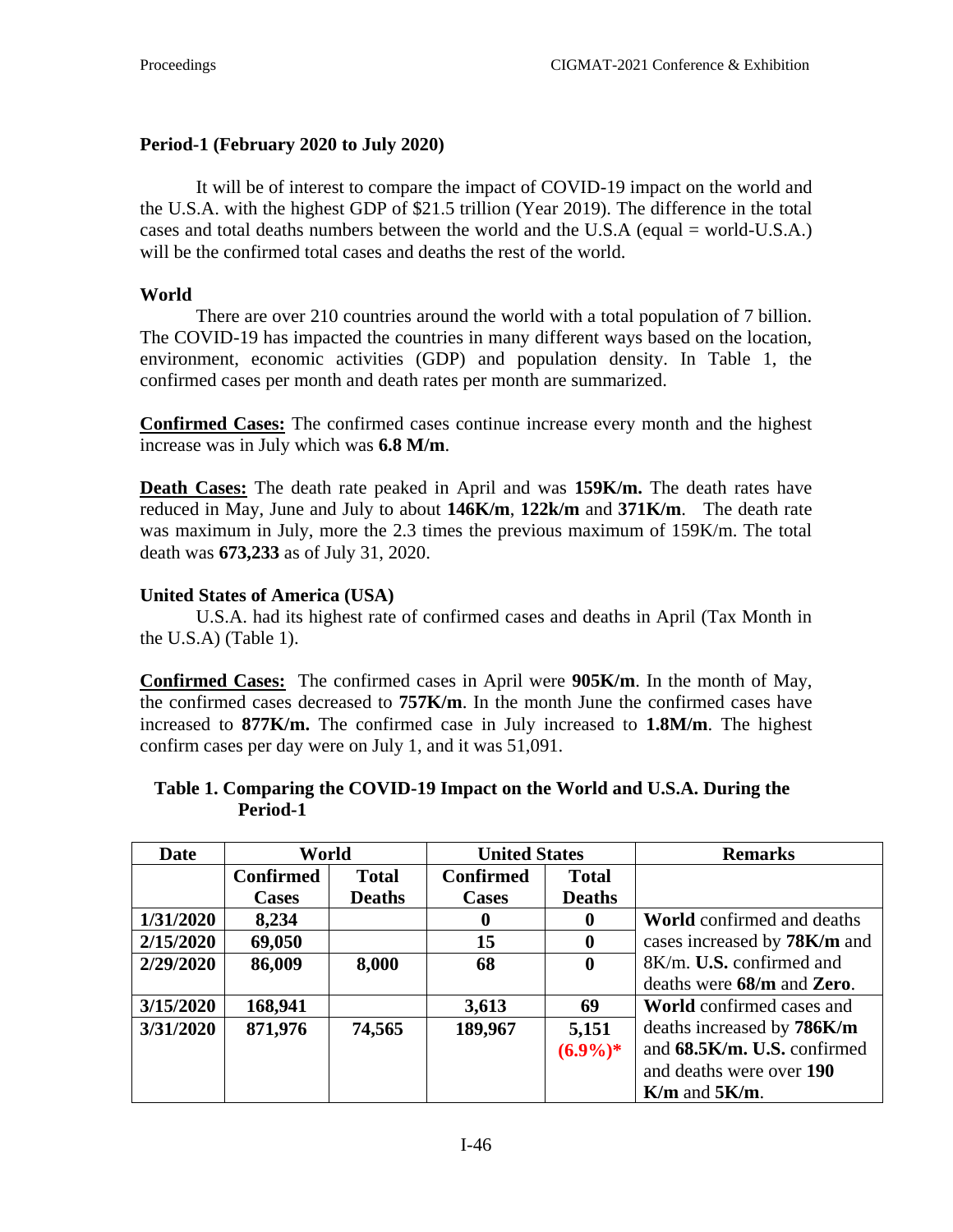| 4/15/2020      | 2,066,00    |            | 648,003      | 32,712      | <b>World</b> confirmed cases and |
|----------------|-------------|------------|--------------|-------------|----------------------------------|
| 4/30/2020      | 3,268,000   | 233,704    | 1,095,023    | 63,856      | deaths increased by 2.4M/m       |
|                |             |            |              | $(27.3\%)*$ | and 159K/m. U.S. confirmed       |
|                |             |            |              |             | and death were 905K/m and        |
|                |             |            |              |             | 58.7K/m (Highest death rate      |
|                |             |            |              |             | for the U.S.A.)                  |
| 5/15/2020      | 4.538,000   | 283,001    | 1,484,285    | 88,507      | World confirmed cases and        |
| 5/31/2020      | 6,162,000   | 380,000    | 1,852,029    | 106,432     | death increased by 2.9M/m        |
|                |             |            |              | $(28.0\%)*$ | and 146K/m. U.S. confirmed       |
|                |             |            |              |             | and death rate were 757K/m       |
|                |             |            |              |             | and $42.6$ K/m.                  |
| 6/15/2020      | 8,010,000   | 425,093    | 2,186,553    | 120,247     | <b>World</b> confirmed cases and |
| 6/30/2020      | 10,450,000  | 502,048    | 2,728,856    | 130,122     | death increased by 4.3M/m        |
|                |             |            |              | $(26.8\%)*$ | and 122K/m. U.S. confirmed       |
|                |             |            |              |             | and death rate were 877K/m       |
|                |             |            |              |             | and 23.7K/m.                     |
| 7/15/2020      | 13,561,000  | 582,000    | 3,463,480    | 137,420     | World confirmed cases and        |
| 7/31/2020      | 17,297,276  | 673,233    | 4,495,014    | 152,670     | death increased by 6.8M/m        |
|                |             |            |              | $(23%)$ *   | and 171K/m. U.S. confirmed       |
|                |             |            |              |             | and death rate were 1.8M/m       |
|                |             |            |              |             | and 22.5K/m.                     |
|                | Millions of | Very high  | U.S. has the | U.S. has    | <b>COVID-19</b> has impacted the |
|                | humans      | death and  | highest      | the         | world. U.S.A. has the highest    |
| <b>Remarks</b> | have been   | rate of    | confirmed    | highest     | confirmed cases and total        |
|                | affected in | deaths and | cases.       | total       | deaths (No. 1) and matched       |
|                | short       | the        |              | deaths      | with the world GDP rating.       |
|                | period of   | highest    |              |             |                                  |
|                | time        | was        |              |             |                                  |
|                |             | 171K/m     |              |             |                                  |

• \*Percentage death in the U.S.A. based on the World Deaths

**Death Cases:** The death rate in April was **58.9K/m**. The highest death rate for a day was **2683/day** on April 21 and on April 15 it was **2631/day**. In the month of May, the death rate was **42.6K/m** and in June it has reduced to **23.7K/m**. In July the death rate was **22.5K/m**. The highest percentage of death was 28% based on the world death in May.The total death is over **152,670**, about 23% of the world deaths and is the highest in the world and **matched with the GDP ranking**. The U.S. population is only 4.5% of the world population, so the death rate is over 5 times higher and hence doesn't match with the total population, which is ranked  $3<sup>rd</sup>$  in the world.

### **Period -2 (August 2020 to January 2021) World**

The data are summarized in Table 2.

**Confirmed Cases:** The confirmed cases continued to increase every month and the highest increase was in January 2021 which was **19.4 M/m**.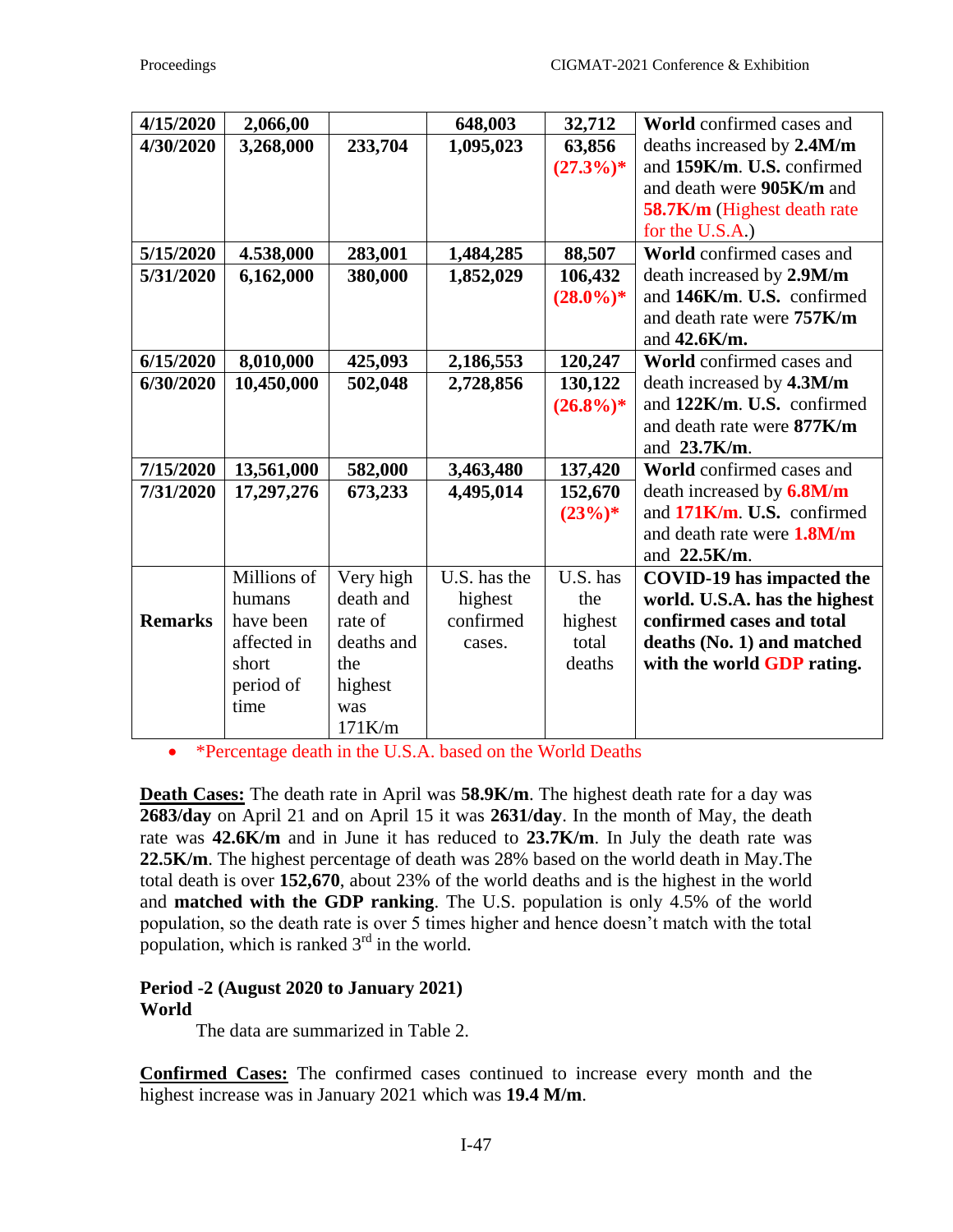**Death Cases:** The death rate peaked in January 2021 to **402.8K/m,** 2.5 times the July death cases**.** The death rates continued to increase except September. In December the death rate was to **277K/m**. The total death was 102,107,858 on January 31, 2021.

### **United States of America (USA)**

U.S.A. had its highest rate of confirmed cases and deaths in January 2021, more than 6 times and 1.6 times the cases in April (Tax Month in the U.S.A) (Table 2).

**Confirmed Cases:** The confirmed cases in January 2021 was **6.2M/m**. In the month of August, the confirmed cases decreased to **1.5M/m**. In the month of October and December the confirmed cases increased to **2.1M/m** and **4.6M/m** respectively. Total confirmed cases at the end of January 2021 was close to 26 million (Table 2).

**Table 2. Comparing the COVID-19 Impact on the World and U.S.A. During the Period-2.**

| <b>Date</b> | World            |               | <b>United States</b> |               | <b>Remarks</b>                   |
|-------------|------------------|---------------|----------------------|---------------|----------------------------------|
|             | <b>Confirmed</b> | <b>Total</b>  | <b>Confirmed</b>     | <b>Total</b>  |                                  |
|             | <b>Cases</b>     | <b>Deaths</b> | <b>Cases</b>         | <b>Deaths</b> |                                  |
| 7/31/2020   | 17,297,276       | 673,233       | 4,495,014            | 152,670       | <b>World</b> confirmed cases and |
| 8/16/2020   | 21,481,494       | 771,532       | 5,361,742            | 169,486       | death increased by 8.0M/m        |
| 8/31/2020   | 25,330,679       | 848,030       | 6,021,465            | 183,399       | and 175K/m. U.S.                 |
|             |                  |               |                      | $(21.6\%)*$   | confirmed and death rate         |
|             |                  |               |                      |               | were 1.5M/m and 30.8K/m.         |
| 9/28/2020   | 33,125,652       | 998,074       | 7,115,337            | 204,758       | <b>World</b> confirmed cases and |
|             |                  |               |                      | $(20.5\%)*$   | death increased by 7.8M/m        |
|             |                  |               |                      |               | and 150K/m. U.S.                 |
|             |                  |               |                      |               | confirmed and death rate         |
|             |                  |               |                      |               | were $1.5M/m$ and $30.8K/m$ .    |
| 10/18/2020  | 39,842,711       | 1,111,874     | 8,140,728            | 219,599       | World confirmed cases and        |
|             |                  |               |                      | $(19.8\%)*$   | death increased by 13.4M/m       |
|             |                  |               |                      |               | and 227.6K/m. U.S.               |
|             |                  |               |                      |               | confirmed and death rate         |
|             |                  |               |                      |               | were $2.1M/m$ and $29.7K/m$ .    |
| 12/31/2020  | 82,686,157       | 1,805,002     | 19,740,468           | 342,312       | World confirmed cases and        |
|             |                  |               |                      | $(19.0\%)*$   | death increased by 17.1M/m       |
|             |                  |               |                      |               | and 277.3K/m. U.S.               |
|             |                  |               |                      |               | confirmed and death rate         |
|             |                  |               |                      |               | were $4.6M/m$ and $49.1K/m$ .    |
| 1/31/2021   | 102,107,858      | 2,207,834     | 25,932,793           | 436,799       | World confirmed cases and        |
|             |                  |               |                      | $(19.8\%)*$   | death increased by 19.4M/m       |
|             |                  |               |                      |               | and 402.8K/m. U.S.               |
|             |                  |               |                      |               | confirmed and death rate         |
|             |                  |               |                      |               | were $6.2M/m$ and $94.5K/m$ .    |
|             | Over             | Very high     | U.S. has the         | U.S. has      | <b>COVID-19</b> has impacted     |
|             | hundred          | total death   | highest              | the           | the world. U.S.A. has the        |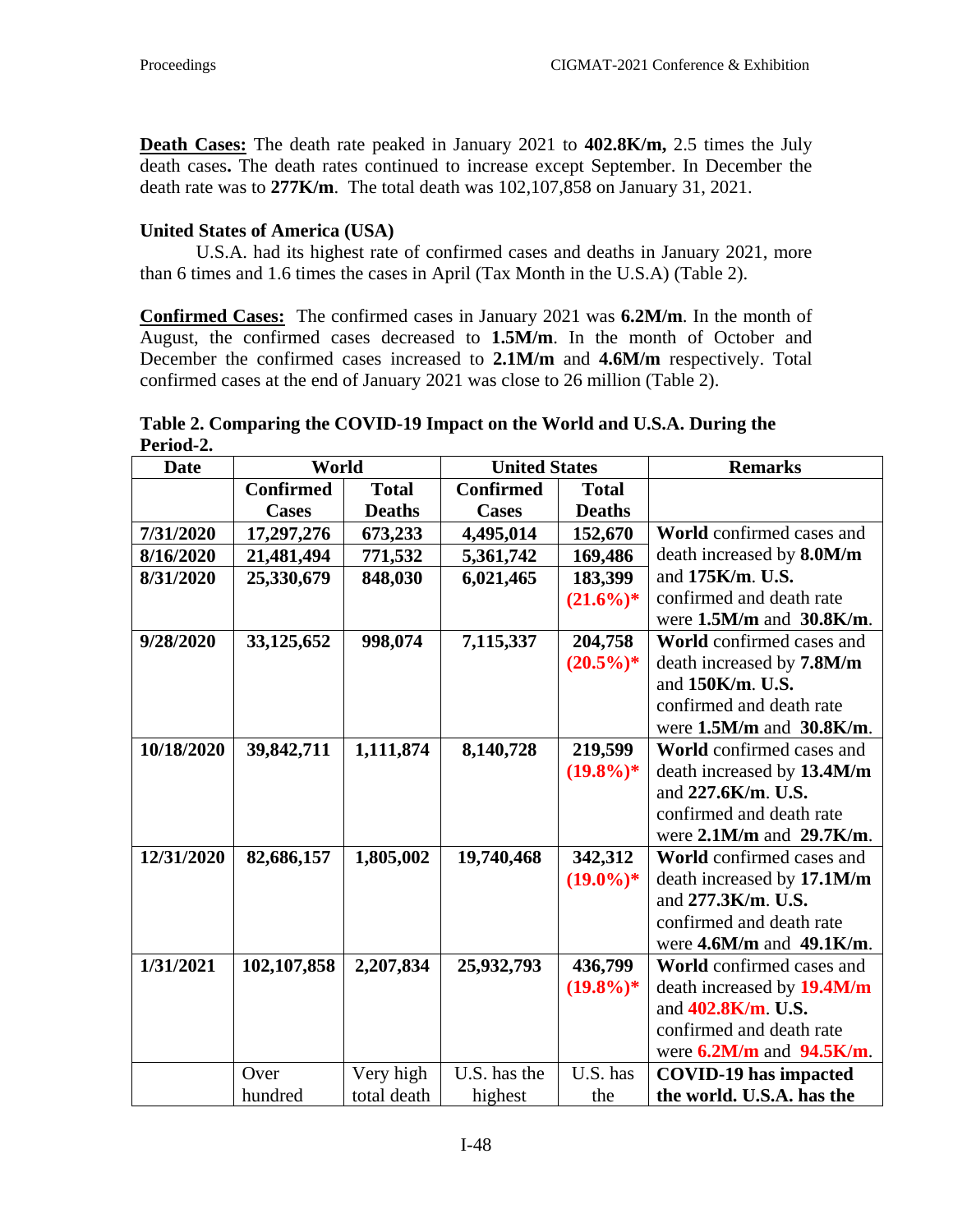| <b>Remarks</b> | Millions of<br>humans<br>have been<br>affected in<br>one year. | and rate of<br>deaths and<br>the<br>highest<br>was<br>$402.8$ K/m | confirmed<br>cases. | highest<br>total<br>deaths | highest confirmed cases<br>and total deaths $(N_0, 1)$<br>and matched with the<br>world <b>GDP</b> rating. |
|----------------|----------------------------------------------------------------|-------------------------------------------------------------------|---------------------|----------------------------|------------------------------------------------------------------------------------------------------------|
|----------------|----------------------------------------------------------------|-------------------------------------------------------------------|---------------------|----------------------------|------------------------------------------------------------------------------------------------------------|

• \*Percentage death in the U.S.A. based on the World Deaths

**Death Cases:** The death rate was highest in January 2021 and was **94.5K/m** and in April it was **58.9K/m**. In August the death rate was **30.8K/m**. The total death at the end on January 2021 was over **436,799**, about 19.8% of the world deaths and is the highest in the world and **matched with the GDP ranking**. The U.S. population is only 4.5% of the world population, so the death rate is over 4 times higher and hence doesn't match with the total population, which is ranked  $3<sup>rd</sup>$  in the world.

January 2021 has been the worst month for the world and the U.S.A. for the total confirmed cases and total deaths. Total deaths around the world have been over 2.2 million and the U.S.A. had 19.8% of the total deaths.

## **New York Versus Texas**

### **Period-1 (February 2020 to July 2020)**

### **New York Versus Texas**

In the U.S.A. the coastal states were more impacted by the COVID-19. For comparison, State of New York (GDP no.3 in the U.S.) was selected to represent the east coast with the Atlantic Ocean and Texas (GDP no.2 in the U.S.) along the Gulf of Mexico (GOM). Both these states are also impacted by hurricanes and flooding. Data are summarized in Table 3 and Table 4.

### **New York State (GDP 1.7 Trillion, 8% of U.S. GDP and #3 in the U.S.)**

New York State has had the highest confirmed cases and deaths in the U.S.A. **Confirmed Cases:** New York had its highest rate of confirmed cases in April (Tax Month in the U.S.). The confirmed cases in April were 234K/m (26% of U.S.). In the month of June, the confirmed cases and the death rates have reduced to 79K/m, and 6.7K/m. The last few weeks death rate has dropped to below 40/day. The highest confirm cases per day was on **April 15, and it was 11,661** with death rate of 888/day. The total confirmed cases on July 31 was over 443,000 (July 31), 10% of the U.S. confirmed cases.

**Death Cases:** New York had its highest rate of deaths in April (Tax Month in the U.S.). The death rate was  $21.1 \text{K/m}$  (36% of U.S.). The highest death rate for a day was 1025/day on April 17 and on April 15 it was 888/day. In the month of June, the death rate has reduced to 6.7K/m. The last few weeks death rate has dropped to below 40/day. The total deaths is over 32,765 (July 31), 23% of the U.S. deaths.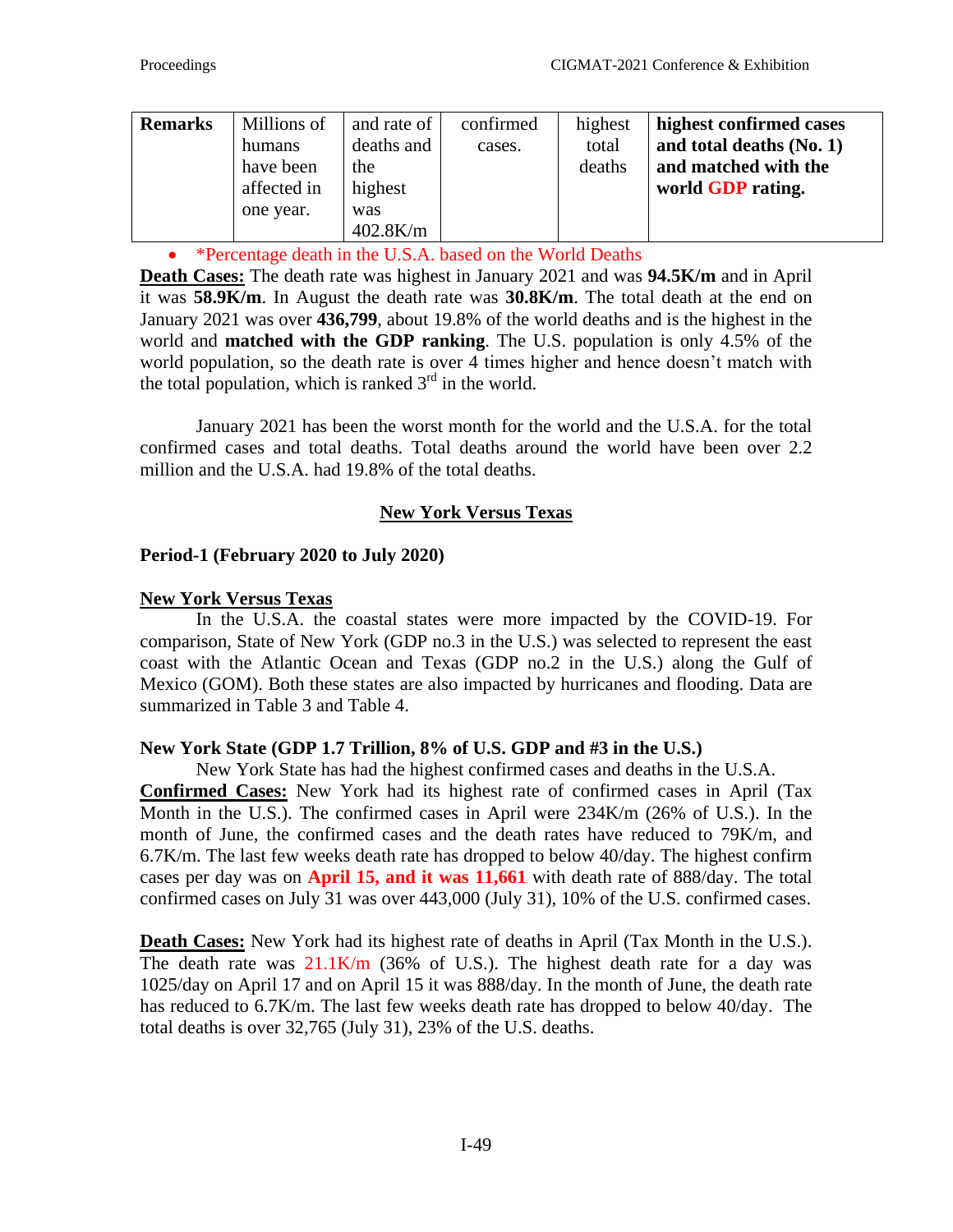The population in New York city is about 8.4 million and the population density is 27,558 people/square miles. This is about 7.6 times higher than Houston, largest city in Texas.

### **Texas State (GDP 1.89 Trillion, 11.3% of U.S. GDP and #2 in the U.S.)**

Texas has very high confirmed cases comparable to New York, but the total deaths are much lower.

**Confirmed Cases:** Texas had its highest rate of confirmed cases of **276K/m in July** (Table 2). The confirmed cases in May was 36.4K/m. In the month June the confirmed cases have increased to 102K/m. The highest confirm cases per day was on July 28, and it was 11,037 with death rate of 45/day. The total confirmed cases were over 443,000 (July 31), comparable to New York and 10% of the U.S.

**Death Cases:** Texas had its highest rate of deaths in July of 4.5K**/m**. The highest death rate for a day was 154/day on July 15 and on April 15 it was 30/day. In the month June the death rate was 810/m. The last few weeks death rate has increased, and the maximum was 499/day on July 13. The total deaths are 6998 (July 31), about 21.4% of the New York deaths.

The population in Houston, largest city in Texas is 2.3 million and the population density is 3,634 people/square miles. Houston population is 27.4% and population density is 13% of New York City. The Houston death percentage is in between the population and population density.

| <b>Date</b> | <b>Texas</b>     |               | <b>New York</b>  |               | <b>Remarks</b>                     |
|-------------|------------------|---------------|------------------|---------------|------------------------------------|
|             | <b>Confirmed</b> | <b>Total</b>  | <b>Confirmed</b> | <b>Total</b>  |                                    |
|             | <b>Cases</b>     | <b>Deaths</b> | <b>Cases</b>     | <b>Deaths</b> |                                    |
| 2/29/2020   | $\mathbf 0$      | $\mathbf 0$   | 20               | 0             | <b>Texas</b> confirmed cases and   |
| 3/15/2020   | 73               | $\bf{0}$      | 740              | 10            | deaths were $3.7$ K/m and $56$ /m. |
| 3/31/2020   | 3,666            | 56            | 76,946           | 2677          | New York confirmed and             |
|             |                  |               |                  |               | deaths were 77K/m and              |
|             |                  |               |                  |               | $2.7$ K/m                          |
| 4/15/2020   | 16,009           | 375           | 218,562          | 15,500        | <b>Texas</b> confirmed cases and   |
| 4/30/2020   | 28,455           | 802           | 310,839          | 23,780        | deaths increased by 24.8K/m        |
|             |                  |               |                  |               | and 746/m. New York                |
|             |                  |               |                  |               | confirmed cases and death          |
|             |                  |               |                  |               | were $234K/m$ and $21.1K/m$        |
|             |                  |               |                  |               | (Highest for New York)             |
| 5/15/2020   | 46,787           | 1,308         | 356,016          | 28,411        | <b>Texas</b> confirmed cases and   |
| 5/31/2020   | 64,899           | 1,686         | 389,903          | 30,509        | death increased by 36.4K/m         |
|             |                  |               |                  |               | and 884/m. New York                |
|             |                  |               |                  |               | confirmed, and death rate          |
|             |                  |               |                  |               | were $79K/m$ and $6.7K/m$ .        |

#### **Table 3. Comparing the COVID-19 Impact on New York and Texas During the Period-1**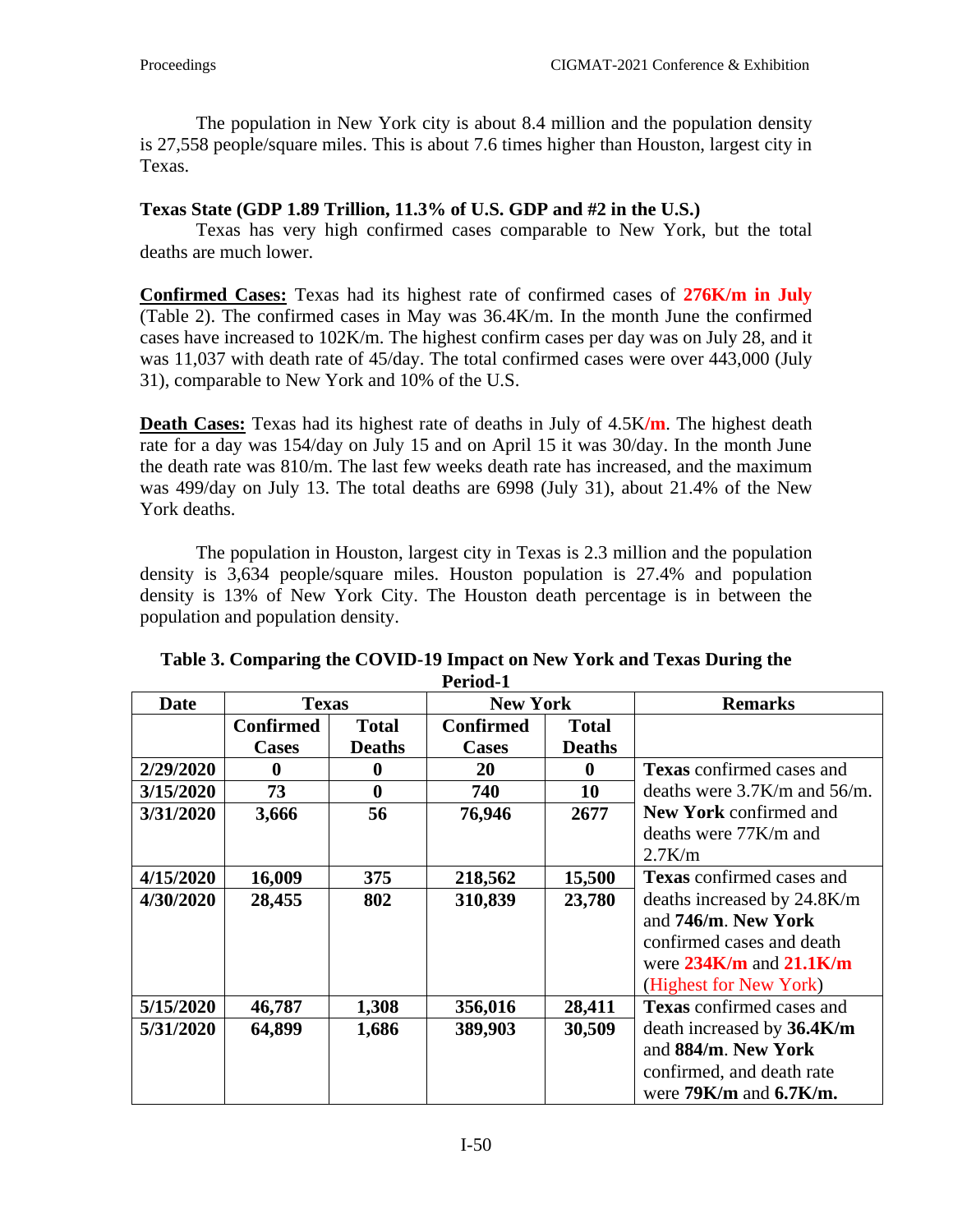| 6/15/2020      | 91,380     | 2,016      | 406,081      | 31,548      | <b>Texas</b> confirmed cases and |
|----------------|------------|------------|--------------|-------------|----------------------------------|
| 6/30/2020      | 167,269    | 2,496      | 417,836      | 32,129      | death increased by 102K/m        |
|                |            |            |              |             | and 810/m. New York              |
|                |            |            |              |             | confirmed and death rate were    |
|                |            |            |              |             | $27.9$ K/m and $1.6$ K/m.        |
| 7/15/2020      | 302,817    | 3,625      | 430,277      | 32,495      | <b>Texas</b> confirmed cases and |
| 7/30/2020      | 443,026    | 6,998      | 443,745      | 32,765      | death increased by 276K/m        |
|                |            | $(4.6\%)*$ |              | $(21.5\%)*$ | and 4.5K/m. New York             |
|                |            |            |              |             | confirmed and death rate were    |
|                |            |            |              |             | $26$ K/m and $636$ /m.           |
|                |            |            |              |             | (Highest for Texas)              |
| <b>Remarks</b> | Confirmed  | Deaths     | Highest      | Highest     | <b>COVID-19</b> has impacted the |
|                | cases were | were       | confirmed    | deaths in   | coastal states with high GDP     |
|                | highest in | highest in | cases in the | the U.S.    | rating and populations           |
|                | July       | July       | U.S.         |             |                                  |

• \*Percentage death in the State based on the U.S. Deaths

## **Period -2 (August 2020 to January 2021)**

### **New York**

**Confirmed Cases:** In August the confirmed cases were **16.6K/m** and it has increased to **433.8K/m** in January 2021, the highest confirmed cases in one year. The total confirmed cases were over 1.4 million (January 31), about 5.5% of the U.S. cases.

**Death Cases:** Death rate in New York has decreased In August it was 196/m. It increased to 1.8K/m in December and in January it was 5.5K/m lower than the deaths in April (Tax Month in the U.S.). Total death was 9.9% of the U.S deaths.

### **Texas**

**Confirmed Cases:** Texas had its highest rate of confirmed cases of **596K/m in January 2021** (Table 4). The confirmed cases in August was **160K/m** and it has continuously increased to 596K/m. The total confirmed cases were over 2.3 million (January 31), much higher than New York and was about 10% of the U.S. cases.

**Death Cases:** Texas had its highest rate of deaths in January 2021 of **9.0K/m**, double the rate in July. The total death was 36,887, 8.4% of the U.S. deaths and 85% of the New York deaths.

| Table 4. Comparing the COVID-19 Impact on New York and Texas During the |
|-------------------------------------------------------------------------|
| Period-2                                                                |

| <b>Date</b> | <b>Texas</b>     |               | <b>New York</b>                  |               | <b>Remarks</b>                   |
|-------------|------------------|---------------|----------------------------------|---------------|----------------------------------|
|             | <b>Confirmed</b> | <b>Total</b>  | <b>Confirmed</b><br><b>Total</b> |               |                                  |
|             | <b>Cases</b>     | <b>Deaths</b> | Cases                            | <b>Deaths</b> |                                  |
| 7/30/2020   | 443,026          | 6,998         | 443,745                          | 32,765        | <b>Texas</b> confirmed cases and |
| 8/19/2020   | 585,454          | 10,517        | 457,600                          | 32,937        | death increased by 160K/m        |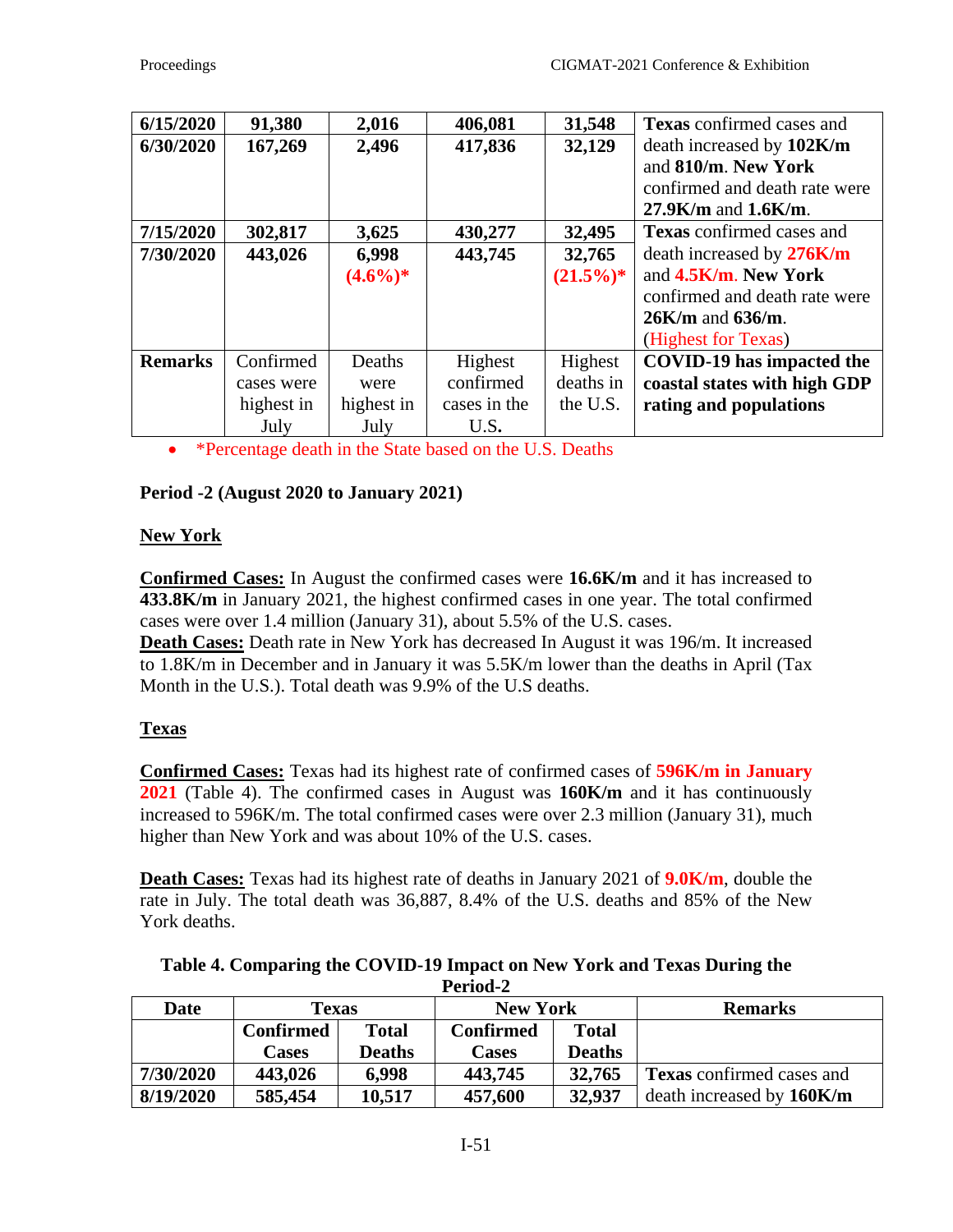| 8/23/2020      | 603,025    | 11,801               | 460,312      | 32,961               | and 4.8K/m. New York<br>confirmed, and death rate           |
|----------------|------------|----------------------|--------------|----------------------|-------------------------------------------------------------|
|                |            |                      |              |                      | were 16.6K/m and 196/m.                                     |
| 9/05/2020      | 665,382    | 13,696               | 471,267      | 33,073               | <b>Texas</b> confirmed cases and                            |
| 9/28/2020      | 770,230    | 15,861               | 489,864      | 33,215               | death increased by 167K/m                                   |
|                |            |                      |              |                      | and 4.06K/m. New York                                       |
|                |            |                      |              |                      | confirmed, and death rate                                   |
|                |            |                      |              |                      | were $29.6$ K/m and $254$ /m.                               |
| 10/18/2020     | 867,751    | 17,554               | 519,783      | 33,477               | Texas confirmed cases and                                   |
|                |            |                      |              |                      | death increased by 195K/m                                   |
|                |            |                      |              |                      | and 3.4K/m. New York                                        |
|                |            |                      |              |                      | confirmed, and death rate                                   |
|                |            |                      |              |                      | were 59.8K/m and 524/m.                                     |
| 12/31/2020     | 1,759,131  | 27,898               | 998,524      | 37,868               | <b>Texas</b> confirmed cases and                            |
|                |            |                      |              |                      | death increased by 357K/m                                   |
|                |            |                      |              |                      | and 4.1K/m. New York                                        |
|                |            |                      |              |                      | confirmed, and death rate                                   |
|                |            |                      |              |                      | were $191.5K/m$ and $1.8K/m$ .<br>Texas confirmed cases and |
| 1/22/2021      | 2,214,767  | 34,165               | 1,328,000    | 41,848               |                                                             |
| 1/31/2021      | 2,355,309  | 37,381<br>$(8.4\%)*$ | 1,432,343    | 43,701<br>$(9.9\%)*$ | death increased by 596K/m<br>and 9.0K/m. NewYork            |
|                |            |                      |              |                      | confirmed, and death rate                                   |
|                |            |                      |              |                      | were $433.8$ K/m and $5.5$ K/m.                             |
|                |            |                      |              |                      | (Highest confirmed cases and                                |
|                |            |                      |              |                      | deaths in Texas and highest                                 |
|                |            |                      |              |                      | confirmed cases in New                                      |
|                |            |                      |              |                      | York)                                                       |
| <b>Remarks</b> | Confirmed  | Deaths               | Highest      | Highest              | <b>COVID-19</b> has impacted the                            |
|                | cases were | were                 | confirmed    | deaths               | coastal states with high GDP                                |
|                | highest in | highest in           | cases in the | in the               | rating and populations                                      |
|                | January    | January              | U.S.         | U.S.                 |                                                             |
|                | 2021       | 2021                 |              |                      |                                                             |

• \*Percentage death in the State based on the U.S. Deaths

# **Vipulanandan p-q Model**

It is important to predict the observed trends for both the total confirmed cases and total deaths (Y) with time (t) using analytical models. Preliminary investigation was done using Vipulanandan p-q model (Vipulanandan et al. 2018). The model parameters can be used to evaluate the important parameters that are impacting the COVID-19 confirmed cases and the total deaths.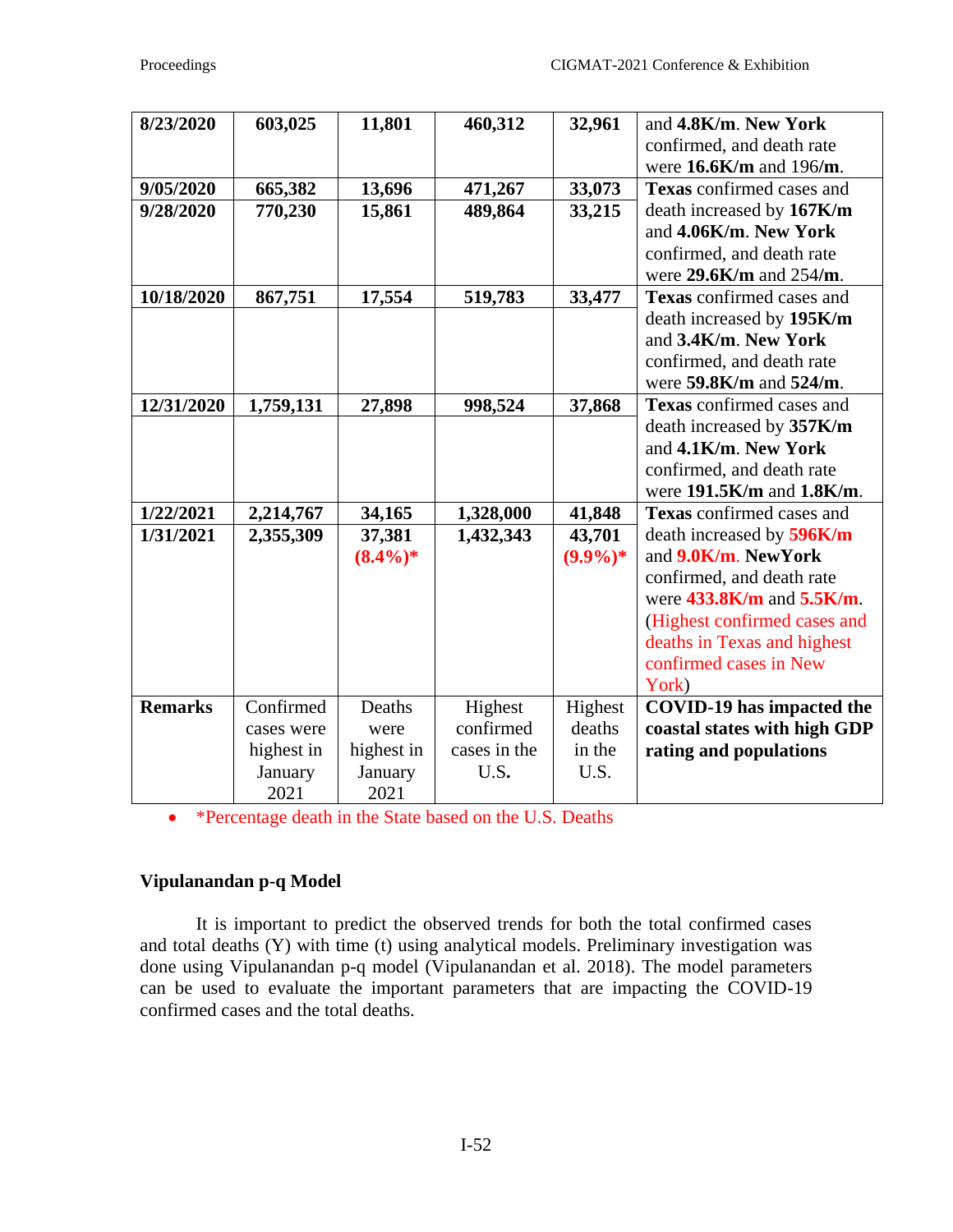$$
Y = \left[ \frac{\frac{t}{t_f}}{q_2 + (1 - p_2 - q_2)\frac{t}{t_f} + p_2(\frac{t}{t_f})\frac{(p_2 - q_2)}{p_2}} \right] Y_f \tag{1}
$$

Model parameters ( $p_2$ ,  $q_2$  and  $Y_f$ ) will be related to the critical variables such as population, population density, GDP (economic activity), temperature, relative humidity, food, transport facilities, animals and others.

#### **Period-1 (February 2020 to July 2020)**

The model predictions are compared to the data in Figure 2 for New York and Texas. Also, the model parameters are summarized in Table 4. The Model parameter ratio  $q_2/p_2$  was 2.29 and 0.60 for New York and Texas respectively and represents the shape of the trends for the equal time period. Also, both model parameters decreased with the increased death.

| <b>State</b>   | <b>Maximum</b> | <b>Time for</b> | $\mathbf{p}_2$ | $q_2$     | ${\bf R}^2$ | <b>RMSE</b> | <b>Remarks</b> |
|----------------|----------------|-----------------|----------------|-----------|-------------|-------------|----------------|
|                | Death $(Y_f)$  | Max.            |                |           |             | (Number     |                |
|                |                | Death $(t_f)$   |                |           |             | of people)  |                |
|                |                | (min.)          |                |           |             |             |                |
| <b>New</b>     | 32,765         | 203,040         | 0.035          | 0.08      | 0.98        | 1,970       | Rate of deaths |
| York           |                |                 |                |           |             |             | initially      |
|                |                |                 |                |           |             |             | increased but  |
|                |                |                 |                |           |             |             | decreased with |
|                |                |                 |                |           |             |             | time           |
| <b>Texas</b>   | 6,998          | 185,760         | 2.5            | 1.5       | 0.98        | 253         | Rate of deaths |
|                |                |                 |                |           |             |             | increased with |
|                |                |                 |                |           |             |             | time           |
| <b>Remarks</b> | New York       | Middle of       | Decreased      | Decreased | Coefficie   | Represents  | Predicted the  |
|                | had the        | March to        | with           | with      | nt of       | the         | total deaths   |
|                | highest        | end of          | number of      | number of | verificati  | accuracy of | with time very |
|                | number of      | July about      | deaths.        | deaths.   | on was      | the         | well.          |
|                | deaths in      | 4.5             |                |           | very high   | predictions |                |
|                | the U.S.       | months.         |                |           | and good    |             |                |

**Table 4. Vipulanandan p-q Model parameters for the death predictions for Period-1**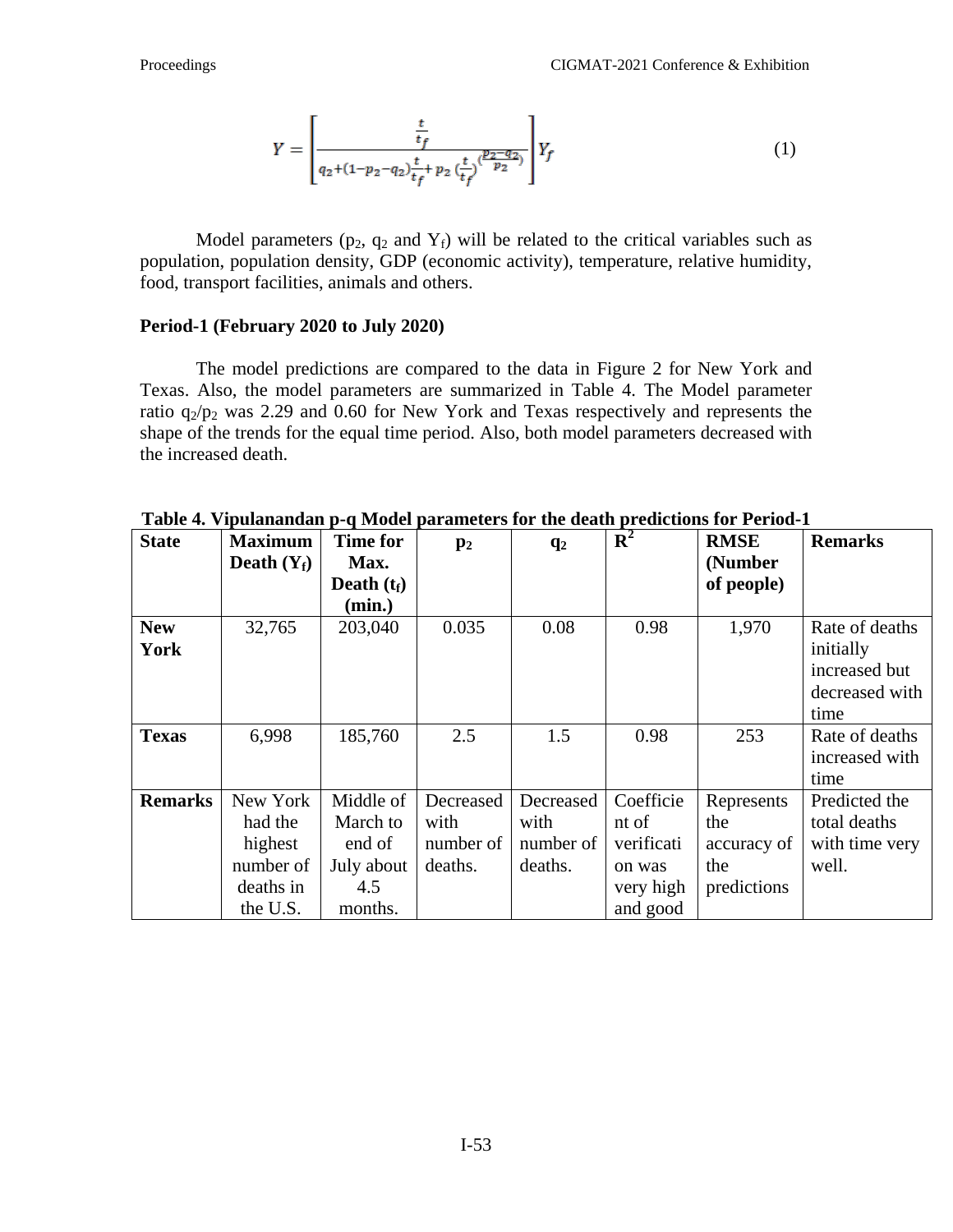

**Figure 2. Total Deaths with Time (a) New York and (b) Texas**

**Figure 2. Vipulanandan p-q model predictions are compared to the death data (a) New York and (b) Texas**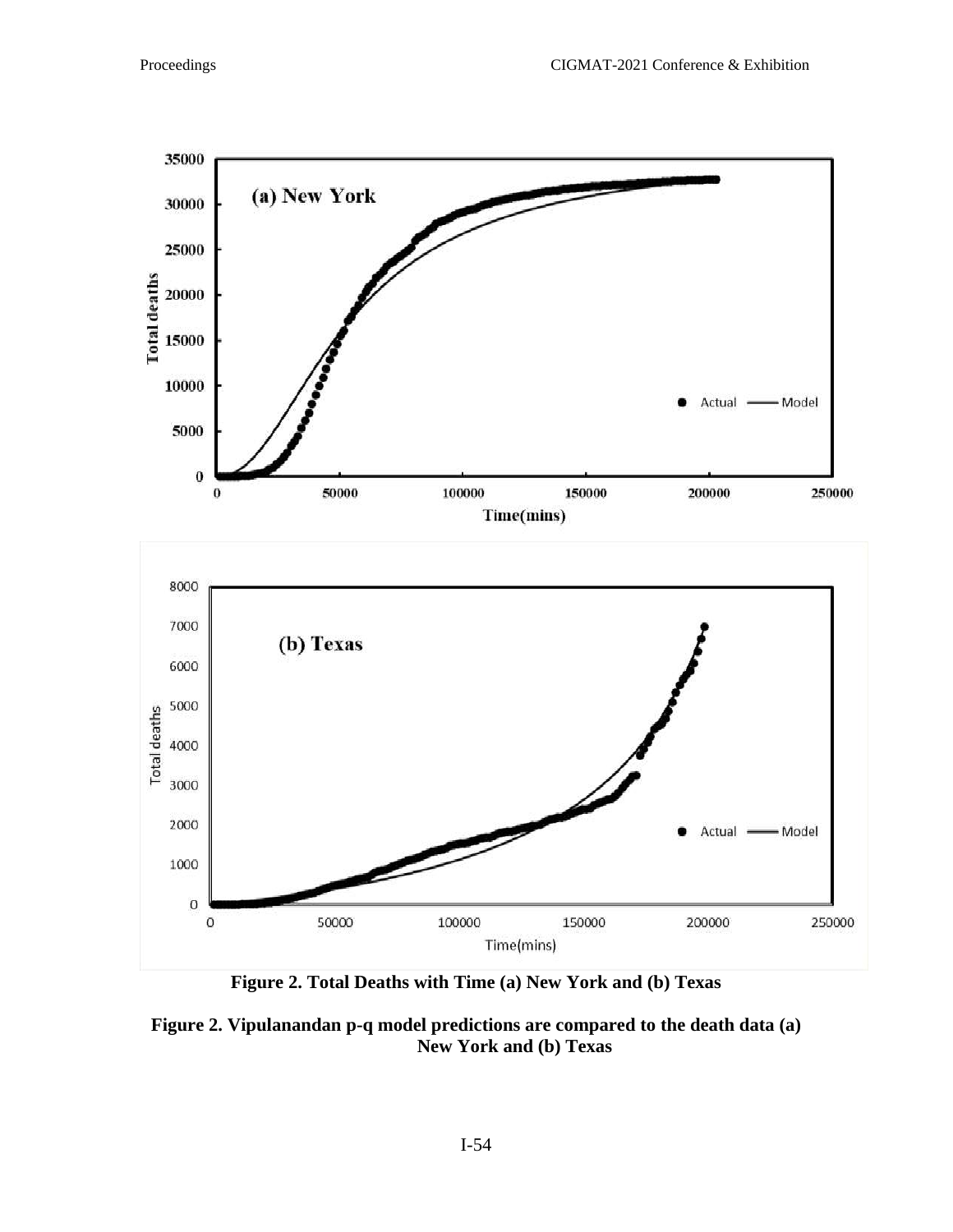### **Period -2 (August 2020 to January 2021)**

The Vipulanandan p-q model (Eqn. (1)) was used with a modification where Y and Yf were replaced with  $(Y-Y_1)$  and  $(Y_f-Y_1)$  where  $Y_1$  represents the deaths in July 2020. The death during the Period-2 is in New York was 10,936 compared to Texas which was 30,383, 2.8 times (280%) higher than New York, just the opposite of Period-1. So, the total death during Period-2 in New York was 33% of the total death during Period-1. So, the total death during Period-2 in Texas was 434% of the total death during Period-1.

The model predictions are compared to the data in Figure 3 for New York and Texas. Also, the model parameters are summarized in Table 5. The Model parameter ratio  $q_2/p_2$  was 0.1 and 0.45 for New York and Texas respectively and represents the shape of the trends for the equal time period. Also, both model parameters increased for New York and decreased for Texas indicating the trends in the deaths during the Period-2.

| <b>State</b>       | <b>Maximum</b><br>Death $(Y_f)$                                      | <b>Time for</b><br>Max.                                         | $\mathbf{p}_2$                            | q <sub>2</sub>                            | $\mathbf{R}^2$                                                      | <b>RMSE</b><br>(Number                                 | <b>Remarks</b>                                                    |
|--------------------|----------------------------------------------------------------------|-----------------------------------------------------------------|-------------------------------------------|-------------------------------------------|---------------------------------------------------------------------|--------------------------------------------------------|-------------------------------------------------------------------|
|                    |                                                                      | Death $(t_f)$<br>(min.)                                         |                                           |                                           |                                                                     | of people)                                             |                                                                   |
| <b>New</b><br>York | 43,701                                                               | 264,960                                                         |                                           | 0.1                                       | 0.96                                                                | 637                                                    | Total death<br>during Period-<br>2 was 33% of<br>Period-1         |
| <b>Texas</b>       | 37,381                                                               | 185,760                                                         | $\overline{2}$                            | 0.9                                       | 0.98                                                                | 1138                                                   | Total death<br>during Period-<br>2 was 434% of<br>Period-1.       |
| <b>Remarks</b>     | New York<br>had the<br>highest<br>number of<br>deaths in<br>the U.S. | Middle of<br>March to<br>end of<br>July about<br>4.5<br>months. | Decreased<br>with<br>number of<br>deaths. | Decreased<br>with<br>number of<br>deaths. | Coefficie<br>nt of<br>verificati<br>on was<br>very high<br>and good | Represents<br>the<br>accuracy of<br>the<br>predictions | Model<br>predicted the<br>total deaths<br>with time very<br>well. |

**Table 5. Vipulanandan p-q Model parameters for the death predictions for Period-2**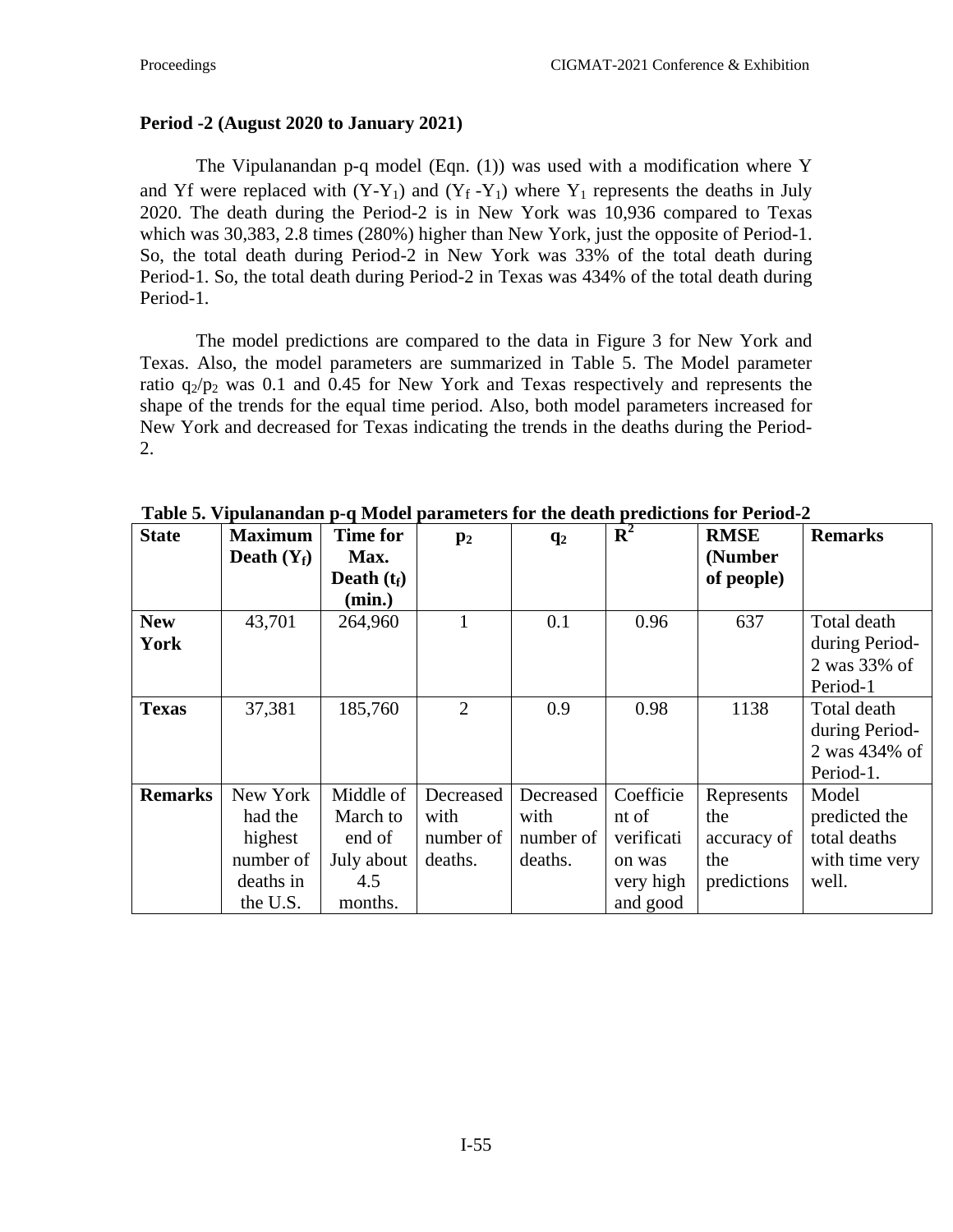

**Figure 3. Vipulanandan p-q model predictions are compared to the death data (a) New York and (b) Texas**

### **Potential Methods of Spreading**

It is important to know how the COVID-19 virus was spread around the world in very short time period. COVID-19 is a 120 nm organic nanoparticle. Transmission Electron Microscope (TEM) has been used to determine the particle size of COVID-19.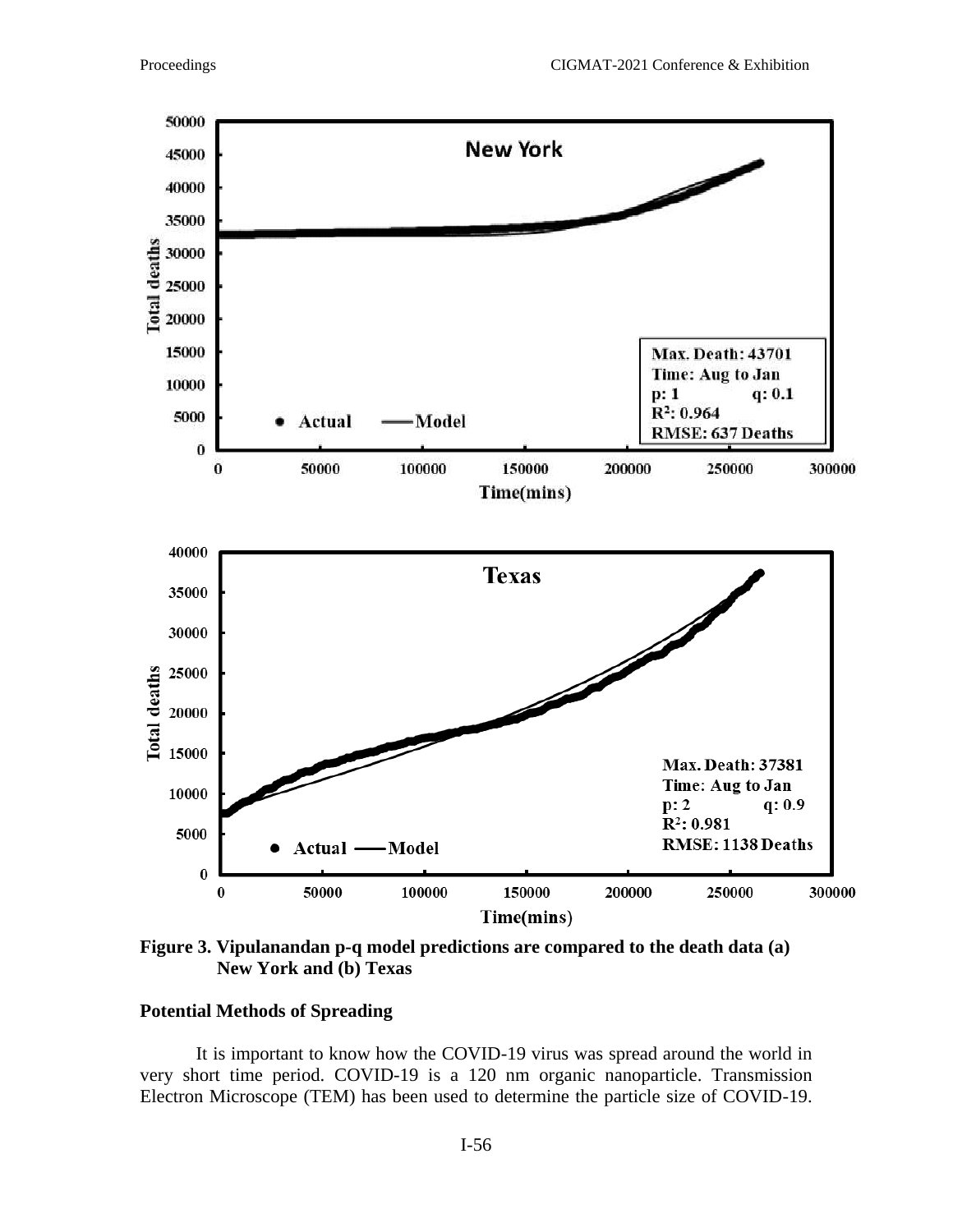There is no life to this virus and can be considered as an **organic dust particle**. There is no clear evidence of the surface charge, but the bacteria, organic micro size particle is negatively charged. There is ongoing investigation of COVID-19 virus attachment to various surfaces including metals and mail packages. As shown in Fig. 1, in addition to humans, number of other factors may influence the COVID-19 spread. There is no life to COVID-19 like the dust particle so the stability of the COVID-19 under various environments (temperature, pH, humidity) must also investigate to develop control methods. The filters and face masks that are used have to be effective with the nanoparticles or must have some coating to capture organic nanoparticle. The potential methods of spreading are shown in Figure 3. All these must be investigated in much more detail with available data around the world and in the U.S. because U.S. is the worst impacted country ranked number one GDP in the world.



**Human** 

 **Figure 3. Potential Method of COVID-19 Spreading in the World**

### **Critical parameters**

- (1). Need to develop a **gene therapy** with a **viral vector** to control the spread of COVID-19 virus.
- (2). Identify the critical modes of spreading of the COVID-19 virus.
- (3). Develop vaccine to improve the immune system of the humans.
- (4). For the affected humans develop a disaster response (DR) and rapid recovery (RR) processes for hurricanes, fires and others including cyber-attacks.

### **Economic Impact of COVID-19 and Cyber Attacks**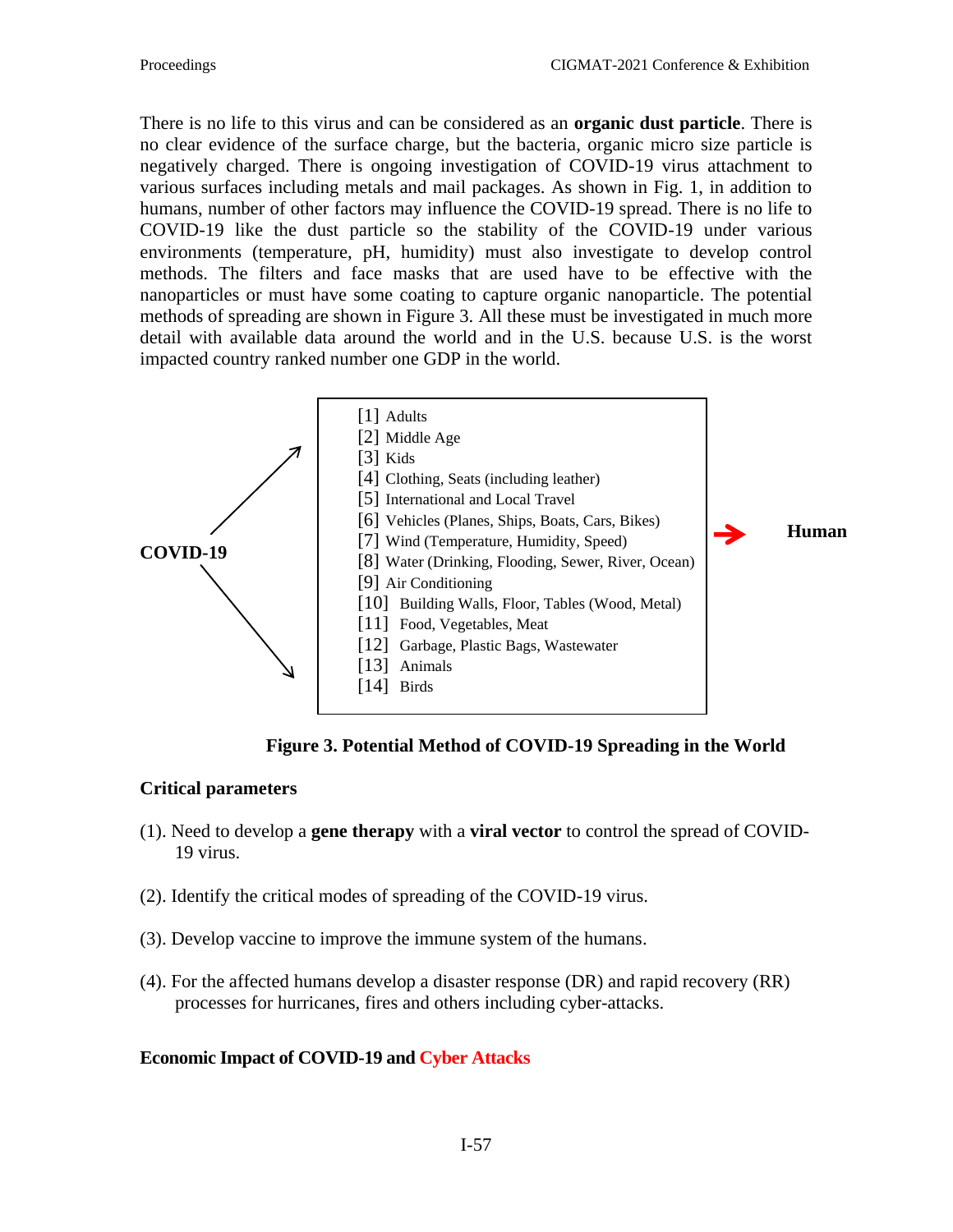The global virus pandemic and cyber-attacks have disrupted business activities worldwide. The economic impact has varied across regions, and the consequences have been largely dependent on a region's economic position.

Using survey data from the World Economic Forum's 20th [Global Competitiveness](http://www3.weforum.org/docs/WEF_TheGlobalCompetitivenessReport2020.pdf)  [Report,](http://www3.weforum.org/docs/WEF_TheGlobalCompetitivenessReport2020.pdf) this graphic showcases the economic impact of COVID-19 worldwide. This year's survey was conducted between February and July 2020 and includes responses from 11,866 business executives across 126 economies (Ang, 2020).

As you'll see, the data was collected with the specific focus of contrasting the pandemic's effects on developing economies compared to advanced economies.

### **(a) Top Negative Impacts**

By comparing business leaders' responses in 2020 to their answers over the last three years, some clear trends have emerged (Table 6).

In **advanced economies**, the top negative economic impact of COVID-19 and cyberattacks have been a decline in competition, followed by reduced collaboration between companies and a growing challenge in finding and hiring skilled workers.

| <b>Rank</b>    | <b>Factor</b>                                       | % Change (2020)              | <b>Remarks</b>                                                                             |
|----------------|-----------------------------------------------------|------------------------------|--------------------------------------------------------------------------------------------|
|                |                                                     | $vs. 3-Yr Avg)$              |                                                                                            |
| 1              | Competition in network<br>services                  | $-2.9%$                      | $(1)$ . Increased use of<br>online platforms.<br>(2). Bigger retailers<br>are dominating.  |
| $\overline{2}$ | <b>Collaboration between</b><br>companies           | $-2.6%$                      | $(1)$ . Less demand for<br>goods and supplies.<br>(2). Bigger retailers<br>are dominating. |
| 3              | Competition<br>in professional services             | $-2.3%$                      | $(1)$ . Less demand for<br>services.<br>$(2)$ . Unemployment<br>has increased.             |
| $\overline{4}$ | Competition in retail<br>services                   | $-1.8%$                      | $(1)$ . Increased use of<br>online platforms.<br>(2). Bigger retailers<br>are dominating.  |
| 5              | Ease of finding skilled<br>employees                | $-1.5%$                      | $(1)$ . Travel<br>restrictions.<br>$(2)$ . Reduce pay.                                     |
| Remarks        | Top 5 negative impact on<br>the economic activities | Up to negative 3%<br>impact. | Many factors<br>including travel                                                           |

**Table 6. List of Negatively Impacted Factors and Remarks**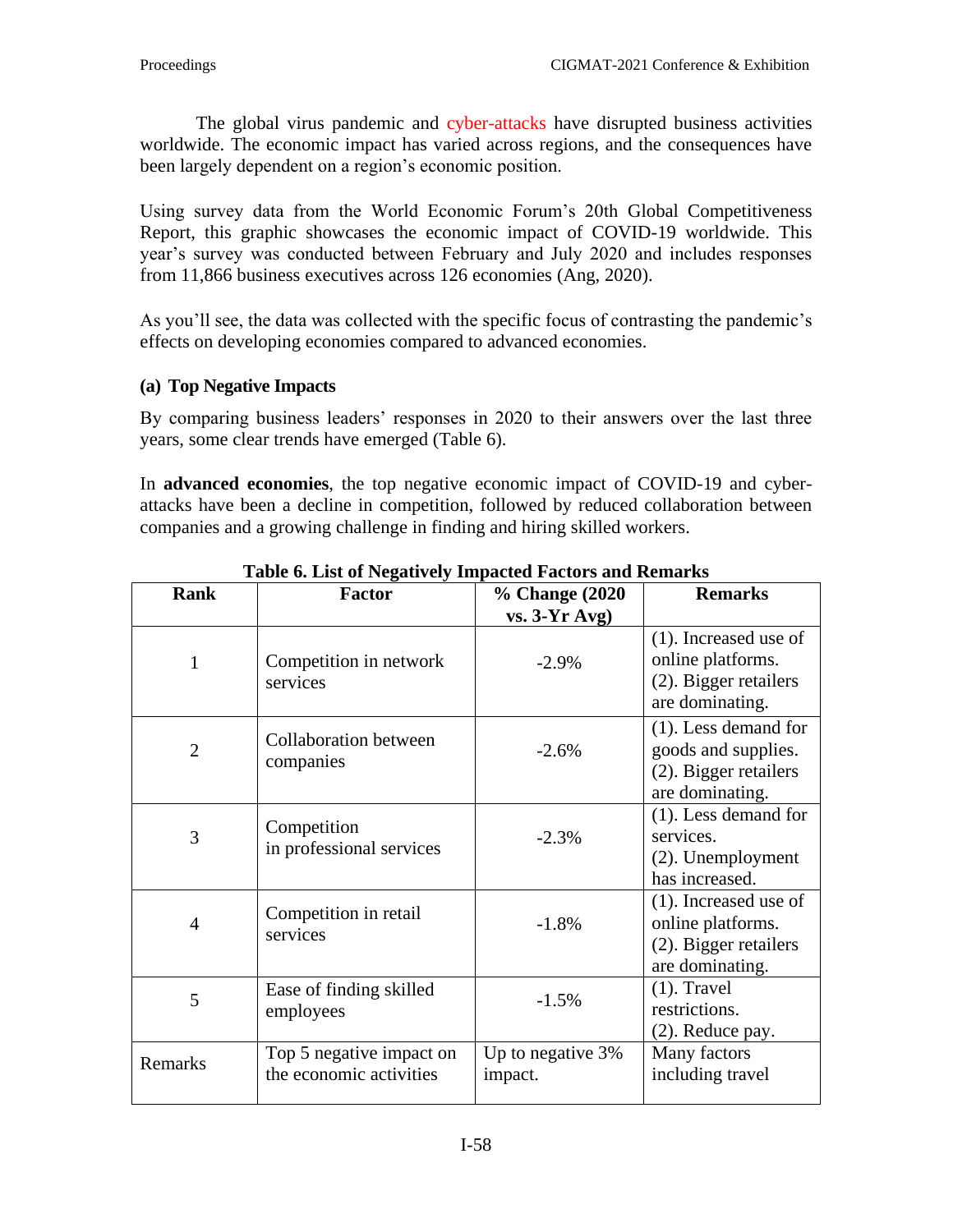|  | restrictions. |
|--|---------------|
|  |               |

What's driving this reduced competition in advanced economies?

One factor could be the increased use of online platforms. Ecommerce is heavily dominated by a select number of bigger retailers with massive boosts in their online sales, while many smaller businesses have been struggling.

While negative impacts on advanced economies are centered around market concentration and talent gaps.

It's important to note that in the 2018 and 2019 surveys, organized crime and business costs related to crime and violence were trending downward. Because of this, the World Economic Forum suggests that we consider this year's increase in these areas as a temporary COVID-induced setback rather than a long-term issue.

### **(b) Top Positive Impacts of COVID-19**

Despite the struggles brought on by COVID-19, the pandemic has also triggered positive change. In fact, business leaders perceived more positive developments this year than negative ones.

In **advanced economies**, the top positive impacts were government responsiveness to change, followed by internal collaboration within companies.

| <b>Rank</b>    | Factor                                   | % Change (2020)<br>$vs. 3-Yr Avg)$ | <b>Remarks</b>                                                                                      |
|----------------|------------------------------------------|------------------------------------|-----------------------------------------------------------------------------------------------------|
| $\mathbf{1}$   | Government's<br>responsiveness to change | 8.2%                               | $(1)$ . Increased use of<br>online platforms.<br>$(2)$ . Impacting the<br>commercial<br>activities. |
| $\overline{2}$ | Collaboration within a<br>company        | 4.6%                               | $(1)$ . Increased use of<br>online platforms.<br>$(2)$ . Job losses.                                |
| 3              | Venture capital availability             | 4.4%                               | $(1)$ . Reduced<br>activities in starting<br>companies.<br>$(2)$ . Closing of small<br>companies.   |
| $\overline{4}$ | Social safety net<br>protection          | 4.2%                               | $(1)$ . Travel<br>restrictions.<br>(2). Reduced                                                     |

### **Table 7. List of Postively Impacted Factors and Remarks**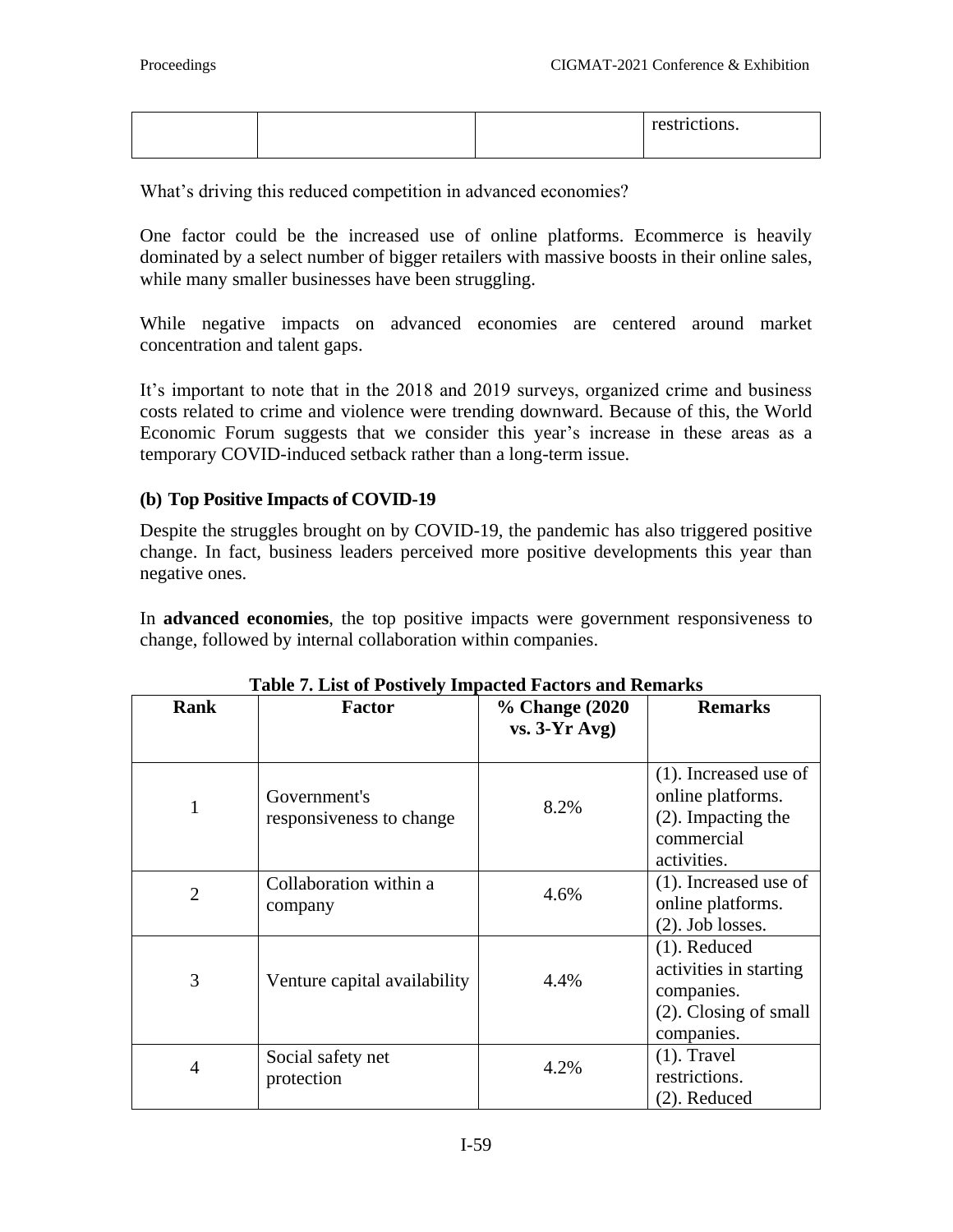|                |                        |                            | potential for<br>expansion.                                                                   |
|----------------|------------------------|----------------------------|-----------------------------------------------------------------------------------------------|
| 5              | Soundness of banks     | 4.0%                       | $(1)$ . Increased use of<br>online platforms.<br>(2). More interaction<br>with the customers. |
| <b>Remarks</b> | Top 5 positive impacts | Varied from 4% to<br>8.2%. | Building solid<br>foundations for<br>future growth.                                           |

Interestingly, internal collaboration has improved while external collaboration got worse. This is likely because companies had to adapt to changing work environments, while also learning how to collaborate with one another through [remote working.](https://www.visualcapitalist.com/how-people-and-companies-feel-about-working-remotely/)

# **U.S.A. Impact**

### **Jobs**

The country as a whole is also down more jobs than in the Great Recession, with employment reduced by 10 million jobs, 6.5% off the February level.

Net job loss in states has ranged from Hawaii, Michigan, and New York—which are each down over 10% from their February employment levels—to Alabama and Mississippi, which have lost fewer than 2% of their jobs. Idaho and Utah have seen slight job increases. Twenty-seven states have lost more than 5% of their jobs. The job gains seen after the initial collapse in March and April reversed in many states in each of the last two months as growth steadily, and substantially, tailed off over the second half 2020 across the country.

The hardest hit sector continues to be Leisure and Hospitality (hotels and restaurants), in which, nationally, the Accommodation and Food Services industry had lost 22% of its employment (over 3 million jobs) and the Arts, Entertainment, and Recreation industry has lost 32% (close to 800,000 jobs) as of December. Michigan, Vermont, and Minnesota have all seen over 40% declines in their Accommodation and Food Services employment.

In December, the total job lost was 140,000.

In almost every state, lower wage industries have lost far more jobs than high wage industries.

## **Gross Domestic Product (GDP)**

Economic activity, as measured by Gross Domestic Product, is down significantly from the end of 2019 to the third quarter of 2020. Nationally, GDP remains 3.4% lower than it was at the end of 2019 following a small drop in the first quarter of 2020, a cataclysmic drop in the second quarter, and a rebound in the third quarter.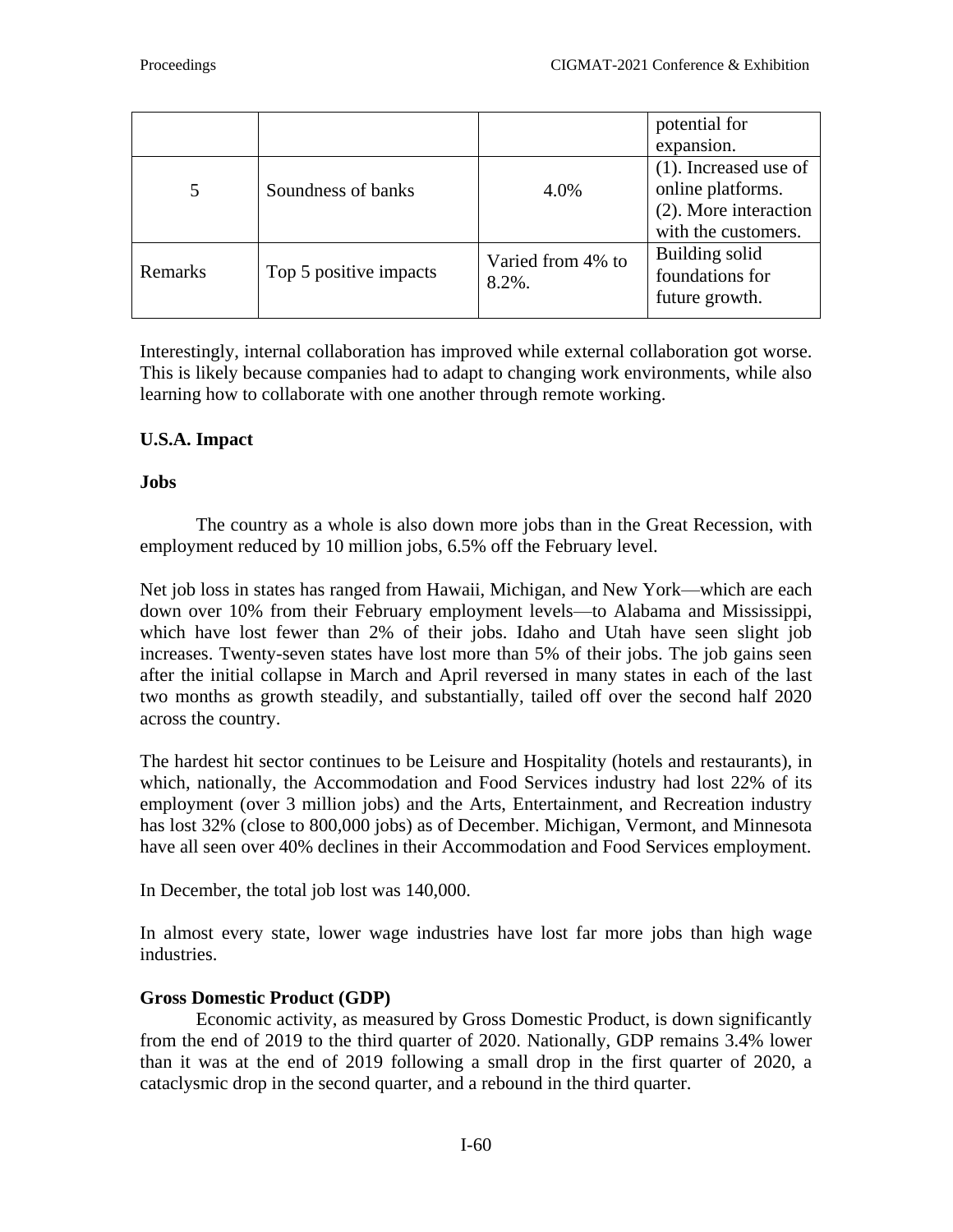Official data on the overall level of economic activity lag employment data, but through the first three quarters of 2020 the Gross Domestic Product (GDP) was down for every state except Utah. The size of 49 states' economies shrunk through the first three quarters of 2020, with declines in GDP ranging from 0.2% to 8.8%.

Changes range from the 0.1% gain for Utah to losses of over 5% for Hawaii (8.8%), Wyoming (7.8%), New York (6.1%), Oklahoma (5.6%), and Louisiana (5.3%). Texas and California losses were 3.6% and 3.7% respectively.

### **CONCLUSIONS**

Based on the experiences from the worst hurricane in the State of Texas history, fire disasters and the recent COVID-19 pandemic data analyses following conclusions are advanced:

- 1. Confirmed cases and death rates peaked in January 2021 around the world and the U.S.A. because of COVID-19.
- 2. Real-time monitoring is critical for minimizing the cyber-attacks and COVID-19 pandemic.
- 3. Identify the transfer mechanisms of COVID-19 among humans to minimize the impact and also loss of lives.
- 4. COVID-19 virus pandemic resulted in job losses and also reduced the GDP. Major losses occurred in year 2020.

### **ACKNOWLEDGEMENT**

This study was supported by the Center for Innovative Grouting Materials and Technology (CIGMAT) and the Texas Hurricane Center for Innovative Technology (THC-IT) at the University of Houston.

### **REFERENCES**

- 1. Ang, C. (2020), "The Economic Impact of COVID-19: Positives and Negatives," [\(https://www.visualcapitalist.com\)](https://www.visualcapitalist.com/).
- 2. Ettlinger, M. and Hensley, J. (2021) "COVID-19 Economic Crisis: By State" [\(https://carsey.unh.edu\)](https://carsey.unh.edu/)
- 3. May, M. (2020), "Gene Therapy Developers," GEN Magazine, pp. 18-19.
- 4. Seymour, A. (2020), "New Hope for COVID-19 Antivirals," GEN Magazine, pp. 10-13.
- *5.* Vipulanandan, C., and Ali, K., (2018) "Smart Cement Grouts for Repairing Damaged Piezoresistive Cement and the Performances Predicted Using